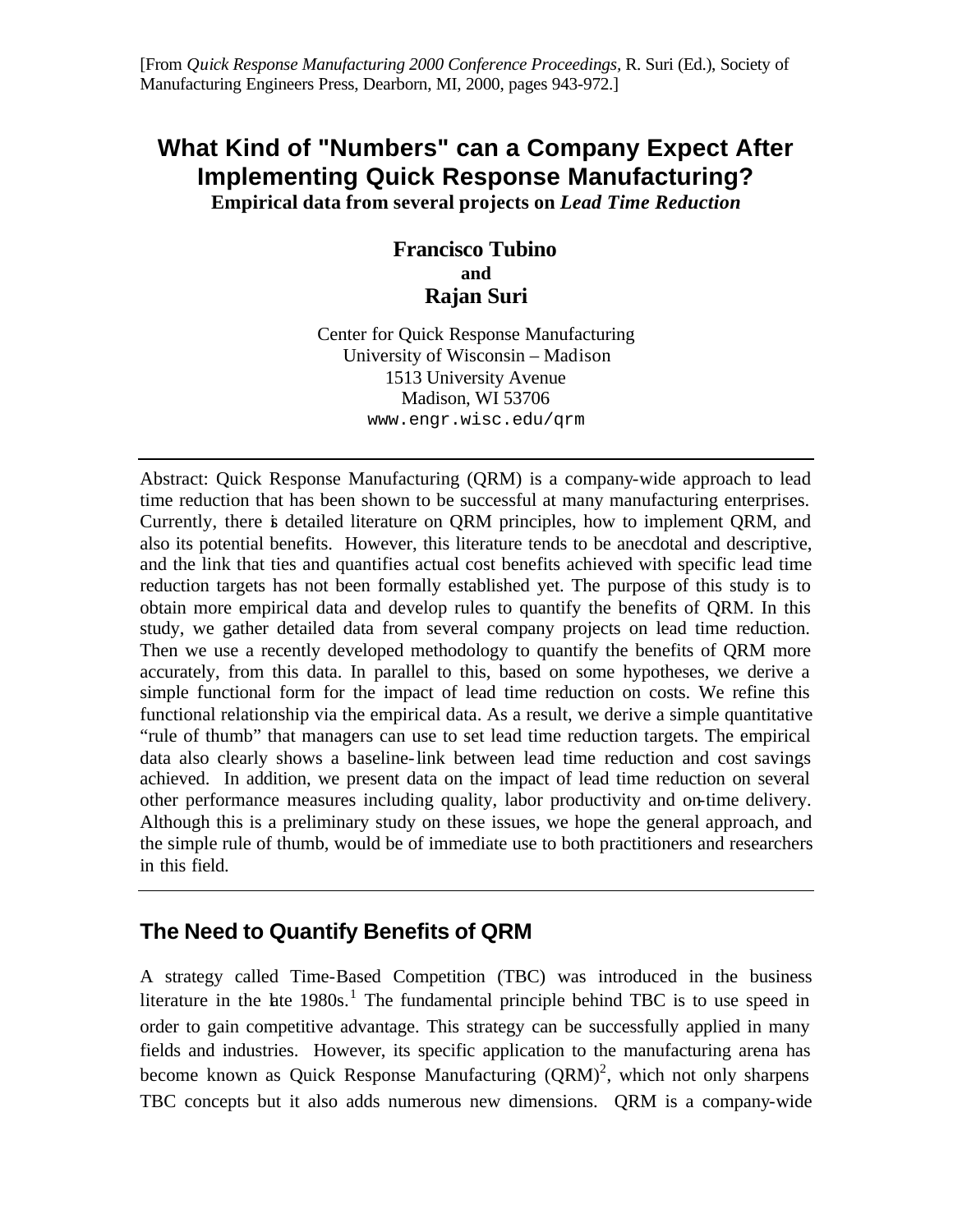approach to reducing lead times in an entire organization, focusing on both shop floor dynamics as well as office operations.

A large number of projects on Quick Response Manufacturing have been conducted over the past years, and the success of these projects has demonstrated the validity of the concepts. Lead times have been greatly impacted, with reductions as high as 90% to 95% being achieved in some cases. This in turn has brought significant benefits to the respective companies and their customers' satisfaction. However, we believe that in most cases, the full extent of the benefits achieved has not been quantified. This is an important issue since in many cases, managers are skeptical that the QRM policies would lead to any benefits at all. Indeed, as documented in Suri  $(1998)^3$ , a survey of U.S. managers showed that over 70% of the policies in place today are working against lead time reduction. In addition, Suri (1998) gives manifold examples of situations where a QRM policy that would reduce lead time is hard to justify using traditional costing methods. Basically, the relationship between lead time reduction and cost benefits is not well understood. Hence, in order to motivate managers to implement QRM, and to help in justifying some of the investments needed, it would be useful to be able to predict *a priori* the magnitude of the benefits that could be obtained with a given lead time reduction.

Therefore, the main goal of this study is to determine a general rule to allow companies to predict the magnitude of the benefits that could be obtained with a given lead time reduction. Another way to express this goal would be: to determine a general expression to allow companies to predict the magnitude of lead time reduction needed in order to obtained specific target benefits.

Before going into greater detail, we should define what we mean by *lead time*. In general, lead time is viewed as the time a company takes in responding to a customer order. However, in this study we would like to make a more specific definition. Here, lead time refers to the total time it takes for information and/or material to flow through a company for it to complete an order, assuming that the order (or intermediate parts of it) are *not* serviced through stock items made ahead of time. This is also known as *flow time* or *cycle time*. To differentiate this from the definition at the beginning of the paragraph, note that if we manufactured and then stored extra stock of a certain part, then the lead time for a customer that ordered that part would be close to zero (it would be just the office lead time and a little time to retrieve and ship the part). However, we are interested here in the question, how long does it take to actually manufacture this part from start to finish? In other words, we are going to measure the actual time it takes for the material to flow through all the operation steps. (If office operations are involved, it would include the time for information to flow prior to the material flow.) Having clarified what we mean by lead time in this study, we are now going to try to relate cost benefits (and other benefits) to this lead time measure.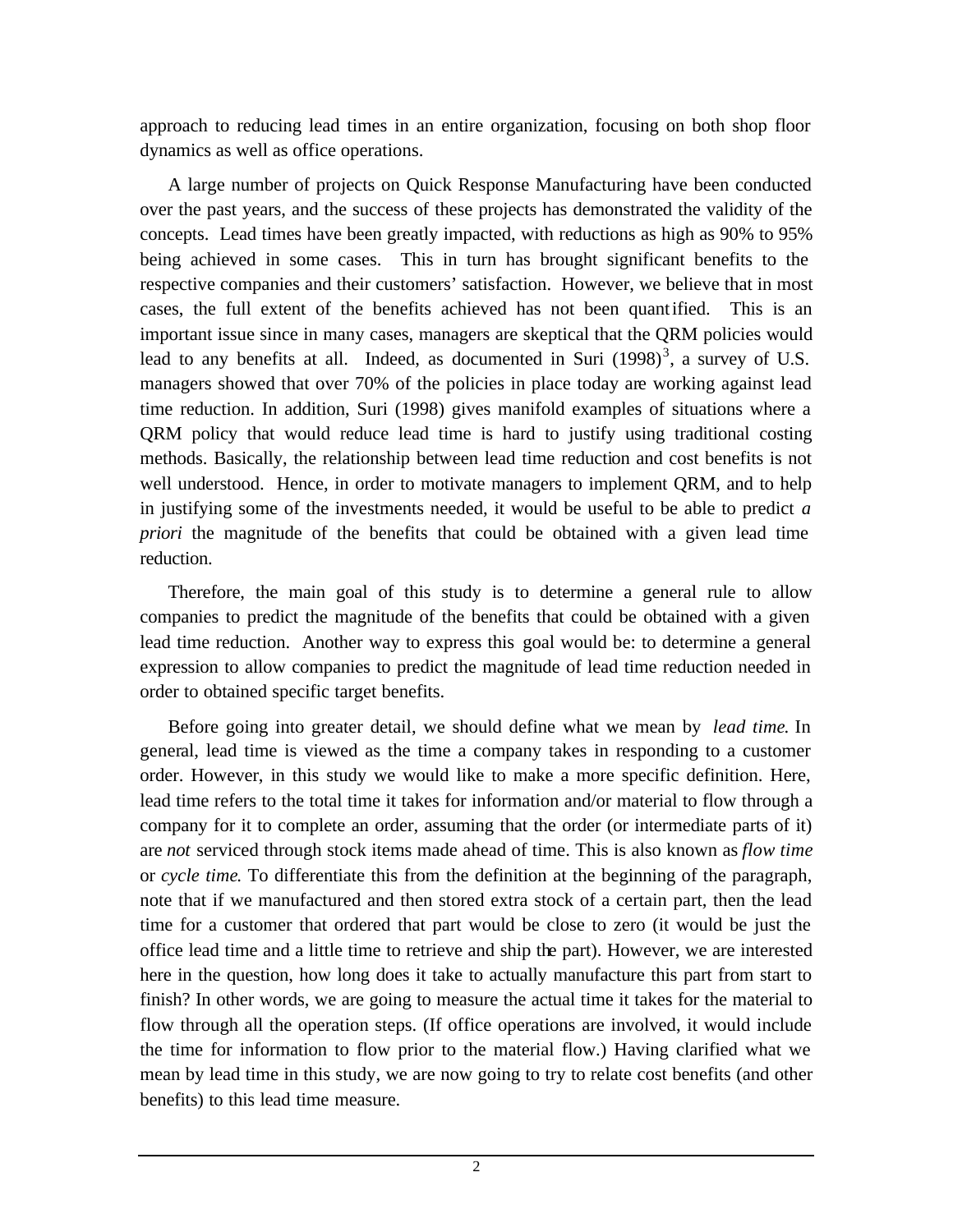The scope of the study involves results for projects conducted by the Center for Quick Response Manufacturing (CQRM) at the University of Wisconsin-Madison, a consortium of over 40 firms working with the university to implement QRM strategies. As a result of this combined effort, a large number of Quick Response Manufacturing projects have been conducted by the center during the past seven years, mainly in mid-western manufacturing companies in the United States. Also, John Deere has conducted many QRM projects under their John Deere Supplier Development Program.<sup>4,5,6</sup> Information that resulted from some of those supplier development projects was used in this study as well.

#### **Traditional Cost Justification**

Traditional accounting methods typically underestimate the benefits of reduced lead times. In fact, in many cases they even show that costs may increase as a result of the proposed QRM policies (see the numerous examples in Suri (1998)). This is not a new phenomenon, in fact for over two decades there have been numerous articles discussing why traditional accounting systems do not help in justifying various modern manufacturing strategies.<sup>7,8,9</sup>

The main cost benefits of QRM projects come from two areas. The first is that via the revised organizational structures that QRM uses, there is greater employee ownership of work and thus higher quality and productivity. The second, which is often the greater impact, is that when lead times are dramatically reduced, many dysfunctional dynamics disappear and overhead costs related to managing these problems are eliminated. Suri (1998) gives numerous examples of these dysfunctional items but a simple example is that of schedule changes and expediting: most companies spend a lot of organizational resources on forecasting, planning, re-planning, and expediting, as a result of long lead times and late deliveries. If the lead times are short and predictable, many of the resources used for these activities can be eliminated. This is just one of many such items. Taken together, when a QRM program is put in place, many such costs are reduced. Typically most of these costs occur in the "overhead" category of accounting, and they are not directly connected to lead time in the accounting calculations. Thus their reduction is not easy to predict ahead of time.

A straightforward example of how this can be an obstacle is the case of cross-training of workers. One of the basic concepts in QRM is creating of a "cell" of machines and workers, dedicated to producing a family of products. A cornerstone of this cell concept in QRM is cross-training of the workers in the cell. However, this also implies higher wages for all the workers, leading to a perceived increase in the wage bill for the company. It may be that the predicted reduction in easily quantified costs such as scrap and work-in-process does not justify the wage increase. The only way to justify this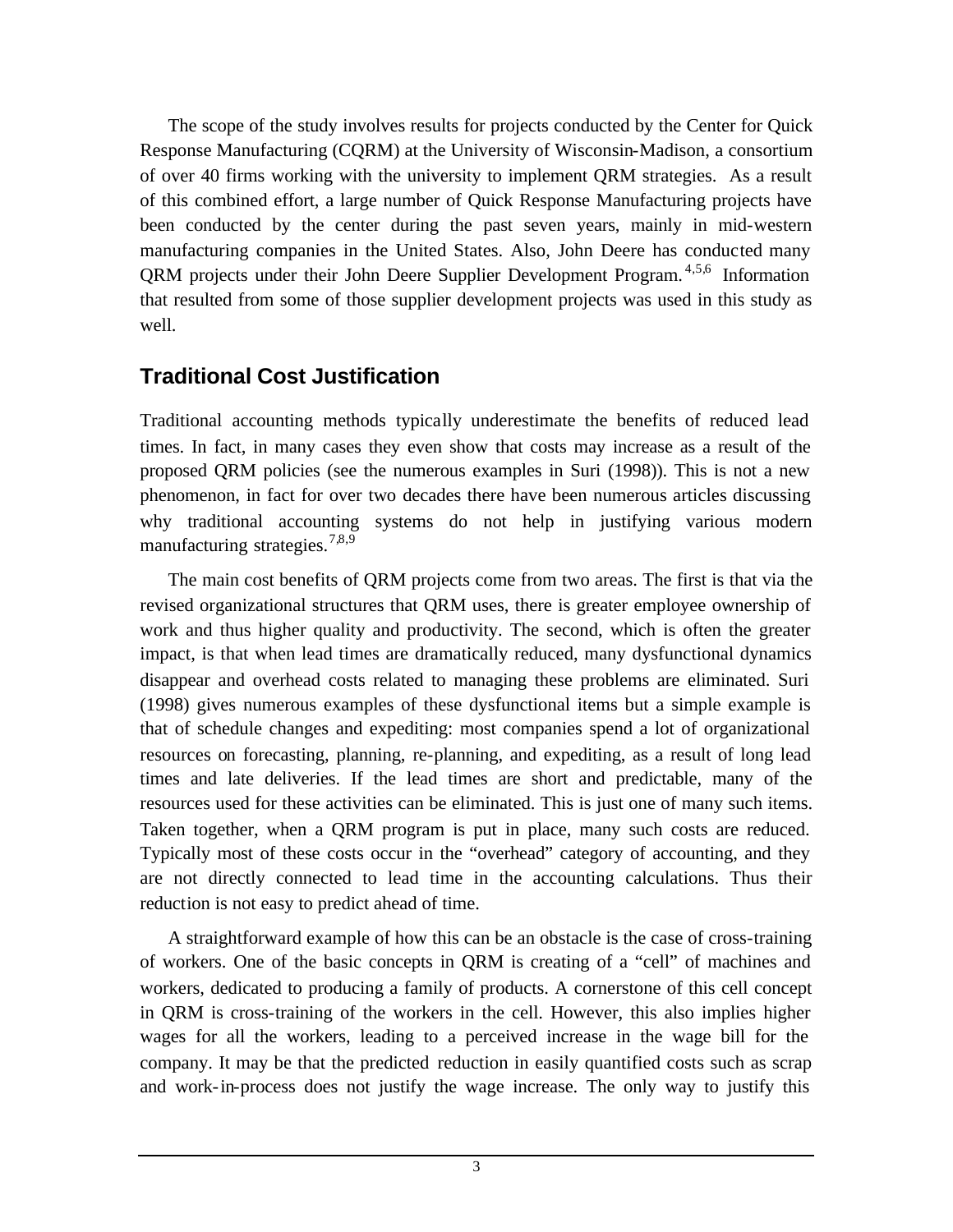cross-training program is to believe that there will be reductions in some of the overhead costs as a result of the short lead times. However, as already mentioned, there is no simple connection between lead times and overhead.

One of the proposed solutions to the problems of overhead allocation has been the development of activity-based costing (ABC), which purports to do a better job of allocating overhead to support decisions congruent with modern manufacturing strategy. However, even ABC has several drawbacks when it comes to implementing QRM. Chief among these is the fact that ABC does not incorporate the impact of system dynamics which influence lead times. A simple example helps to drive home this point. ABC identifies cost drivers, and then the aim of managers' decision making is to reduce the values of these drivers. If one of the drivers is identified as setup on a given machine, we may attempt to reduce the value of this driver by running larger batch sizes. However, the QRM analysis of system dynamics (e.g. using the MPX modeling software<sup>10</sup>) might show that the larger batches will result in longer lead times. These longer lead times, in turn, will result in more of the dysfunctional interactions and thus *increase* overhead, rather than reduce it as the ABC system predicted.

### **Non Traditional Cost Accounting Approach for Lead Time Reduction Projects**

A recent study by Schluter<sup>11</sup> presented a framework to approach cost accounting for lead time reduction projects. This framework includes a set of metrics that help overcome most of the problems faced with traditional accounting systems. The study states that usually companies calculate the cost of a product as:

#### *Allocated Product Cost = f (Direct Labor, Direct Material Used, Machine Hours)*

It is shown that the basic problem with this approach is that companies often fail in the process of accurately identifying the change on overhead costs due to changes in the manufacturing and/or operating processes. Furthermore, lead time reduction projects normally have a considerable impact in overhead allocated resources. Since the relationship shown above does not clearly identify any of the overhead resources used, the impact will not be properly acknowledged and, therefore, the change in cost will not be properly estimated.

The preceding discussions also help to clarify why ABC cannot easily solve this problem. Essentially, with ABC we would be looking at using an alternative costing formula:

#### *Allocated Product Cost = f (Amount used of each Cost Driver)*

but for this to work with lead time reduction programs, one of the cost drivers on the right has to be lead time. As already discussed, it is not easy to establish a connection between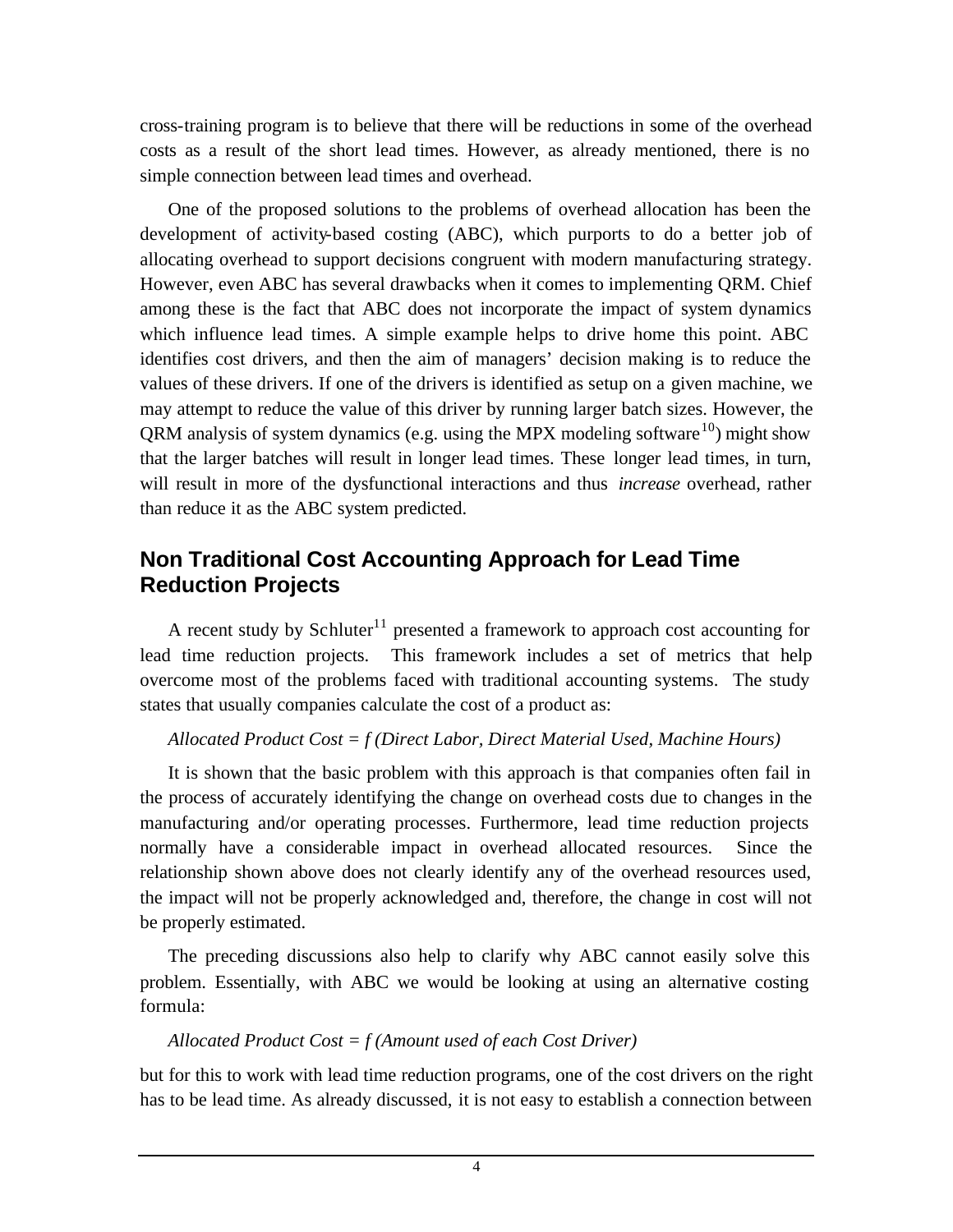the magnitude of lead time and the magnitude of various direct or indirect costs, hence the above formula cannot be easily constructed. Another basic problem here is that the ABC approach is essentially a *linear* formula. However, manufacturing system dynamics that impact lead time are inherently *nonlinear*. For example, as utilization of a resource increases, the lead time of jobs flowing through that resource increases nonlinearly. This lead time can then impact many other costs, as previously explained. Thus, linear increases in the amount used of some resource could result in highly nonlinear changes in cost.

Similar to ABC, the fundamental idea behind the new framework presented in the study, and its set of metrics, is to first identify the actual cost drivers for the products under the scope of the project. However, there are two key differences between Schluter's approach and ABC. The first is that the focus for these metrics is to measure the *change* in product costs rather than to calculate the actual costs. Thus, the amount of resources allocated before the lead time change took place are compared to the amount of resources allocated after the change, for each of the metrics. The second is that QRM theory and modeling tools are used to estimate the impact of system dynamics and other factors on the values of these metrics.<sup>12,13</sup>

The study identifies two main groups of metrics; Operating Metrics and High-level Metrics. The Operating Metrics refer to those activities that are directly related to the production process for the product under the scope of analysis. Examples for this first set of metrics are:

- Scrap
- Rework
- Direct labor and machines used.
- Material handling resources allocated
- Space floor occupied
- Work-in-process inventory levels

The High-level Metrics refer to those activities that are not only related to the production of the products under the scope of analysis but rather to many or all products manufactured in a company. Among these metrics we have:

- Scheduling
- Supervision
- Inspection
- Expediting
- Order Fulfillment

Since all products might share these activities, it is likely that only a portion of the total amount of resources available for each of these activities will be allocated to the products under the project scope. In order to measure the impact on product cost the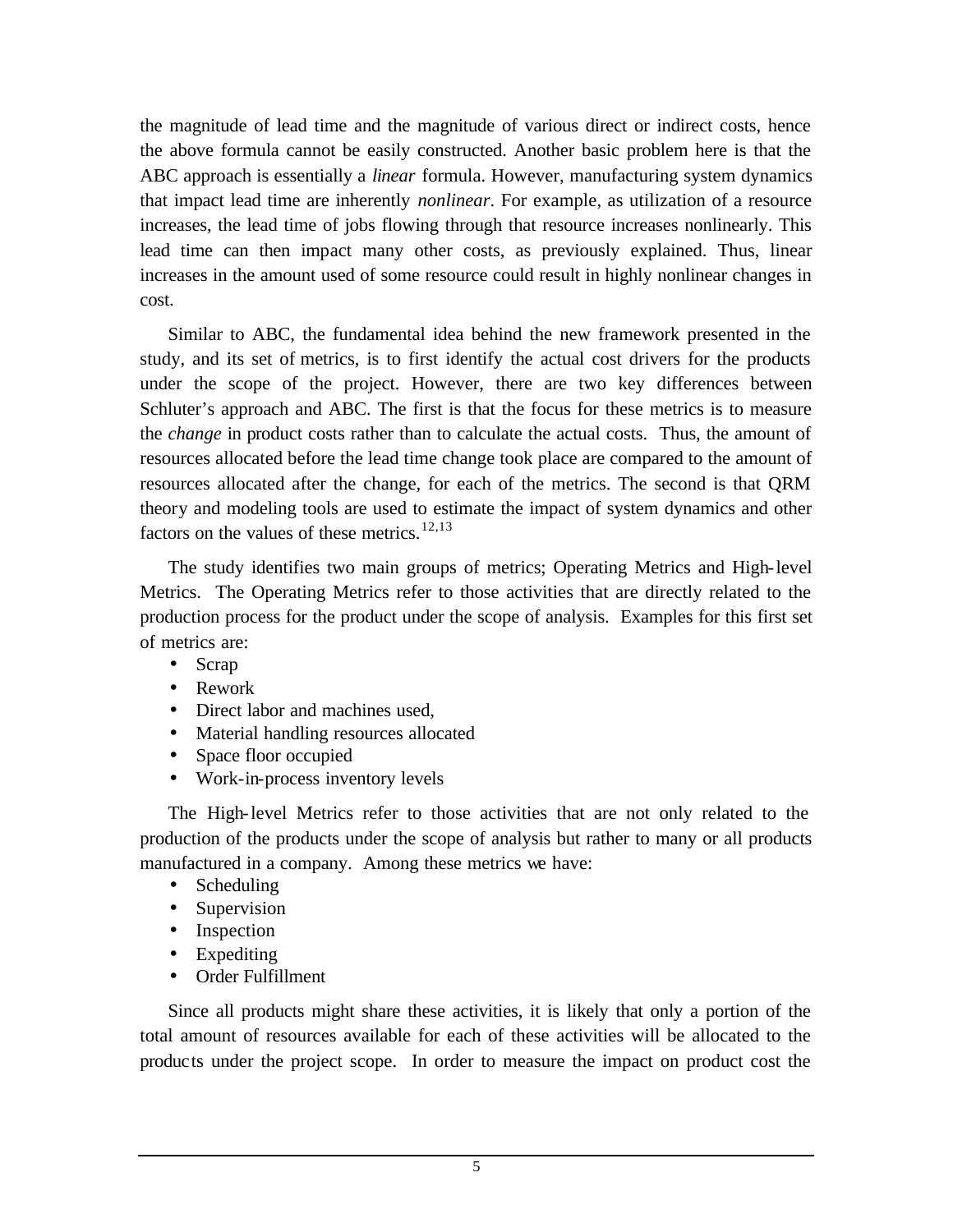corresponding portion has to be determined before as well as after the improvements take place.



Figure 1. Direct Resources before implementation

a cell before a specific QRM project took place. Also, a portion of each of four outside resources was allocated to the cell operations. As shown in Figure 2, after improvements are in place, the fourth assembler is no longer needed but he/she still forms part of the



Figure 2. Direct Resources after implementation

After all the metrics have been applied, the final result for cost savings will be the addition of all the individual savings achieved. Only the portion of the resources that are no longer used within the scope of the project are considered part of the savings due to the reduction in lead times. For instance, let us consider the scenario shown in Figure 1, where four assemblers (A1, A2, A3 and A4) were the only direct resources allocated to

cell. According to this study, this situation will not count towards the cost savings achieved due to lead time reduction. The fundamental reason for this statement is that the fourth assembler is still being allocated to the cell, thus it shows up as part of the resources needed by the cell in order to carry out its activities. Therefore, it cannot be accounted as part of the costs saved.

Now, let us consider the same cell only this time it was acknowledged that the fourth assembler was no longer needed. Thus, he/she was sent to a different division of the company, as shown in Figure 3. In this case, even though the assembler still is part of the overall organization, he/she is no longer an allocated resource to that specific cell. Therefore, the costs generated by him/her should not be charged to the cell operations, which in turn means that this will account towards the resources saved as part of the lead

6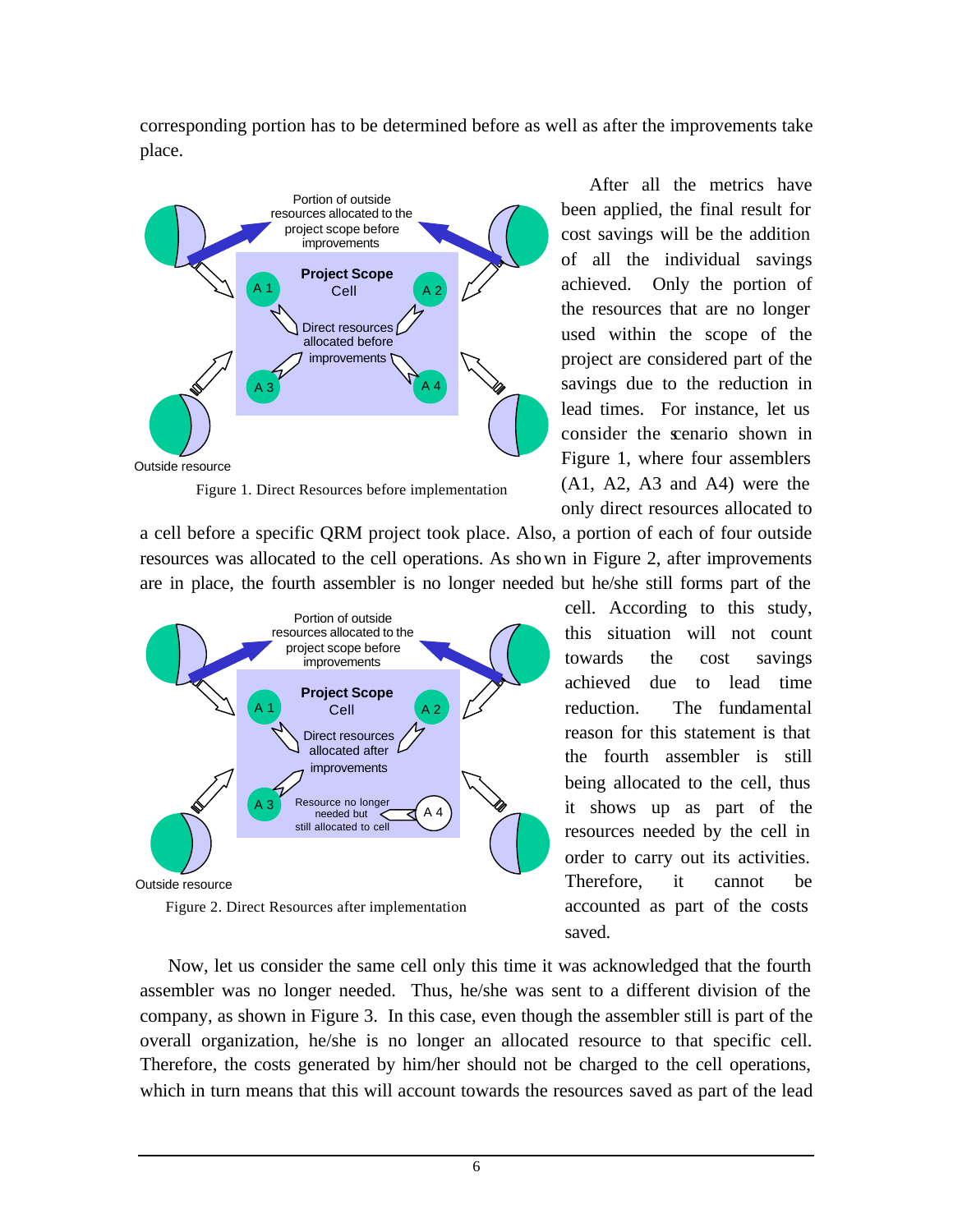

Figure 3. Overall resources allocated after implementation

time reduction project. Also shown in Figure 3 are the changes in the portion of the outside resources allocated to the cell due to the improvements. The difference between the before and after portions of the outside resources allocated will account towards the cost savings for the product as well.

During the course of our study a set of High-Level metrics, as well as Operating Metrics was developed and used,

based on the metrics previously established by Schluter. A complete list for such metrics is shown in Appendix 1.

To summarize, traditional costing models do not adequately predict the cost benefits of QRM. Worse yet, as shown in Suri (1998), traditional costing models often predict that the changes required for QRM will lead to increased costs. One alternative is to replace the traditional cost model with the detailed analysis of cost drivers as explained above. However, this approach could have three drawbacks:

- This analysis may be too onerous to conduct, particularly if it is early in a QRM project. At such an early stage, one may be interested in some quick measures of success without spending too much time on analysis.
- In addition, at the early stage one may not have sufficient data to predict the changes in the values of all the cost drivers in Appendix 1.
- Finally, even if one is willing to put the time into a detailed analysis of benefits, the same question will recur when predicting some of the cost drivers. For instance we may need to answer the question: if we reduce lead time by 50%, how much will our scrap rate improve?

Thus it would be useful to have a simple model that would predict benefits at the early stage of a project, without requiring too much time or too much data.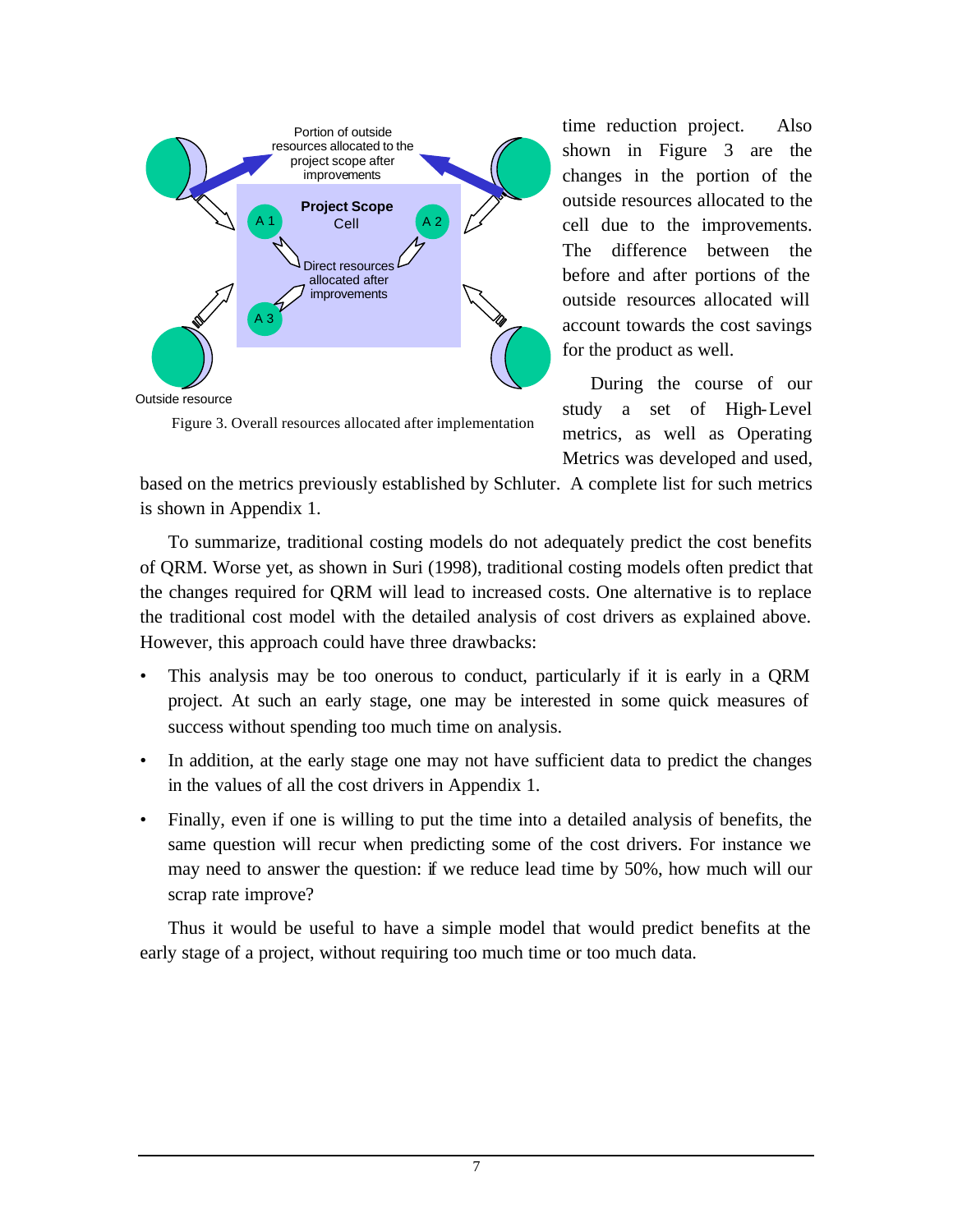#### **Previous Research**

While the general importance and overall benefits of QRM have been documented, previous research on the *cost* benefits of QRM is quite limited. Also, there is limited research on the quantitative impact of QRM on other measures. We cite here the few previous studies that exist, to our knowledge.

Stalk and Hout present data to support the impact of response time on a company's growth rate and profitability, but their data is based on industry-wide comparisons and does not apply to a specific lead time reduction project.<sup>14</sup> Another study of a number of companies that reduced their lead times found that on average, there was a 2:1 ratio between reductions of lead time and cost. In other words, a 50% reduction in lead time resulted, on average, in a 25% reduction in overall product cost.<sup>15</sup> A different study looked not directly at lead time but at lot size, and found that there was a 1:1 ratio between lot size reduction and scrap/rework reduction.<sup>16</sup> However, this study did not directly relate lead time to the quality improvement.

Of the various studies above, the one giving the 2:1 ratio appears to provide the simple form that we are looking for. However, there is a good reason for wanting a different rule, and that is an issue of inconsistency in the above 2:1 rule. Consider a simple example. Suppose a product has a cost of \$100, and by means of a QRM project the lead time to make it is reduced from 20 days to 8 days, or 60%. Then according to this rule the product cost should be reduced 30% to \$70. Now suppose that at a later time we engage in a second QRM project and reduce the lead time to 3.2 days. This is an additional reduction of 60% (using the 8 days as the new baseline). Now the rule says we should get an additional cost reduction of 30% of the new baseline cost of \$70, which gives a final cost of \$49. But now let us consider an alternative approach, where we engage in one QRM project to begin with, that takes us all the way from 20 days to 3.2 days. This is an 84% reduction in lead time, so the rule predicts a cost reduction of 42%, for a final cost of \$58. To summarize, in both situations we start with a lead time of 20 days and end with a lead time of 3.2 days. Yet in one case the rule predicts a final cost of \$49 and in the other it predicts \$58. Surely the same rule should not give two different answers! Hence this rule seems unsatisfactory as a predictor.

Thus we would like to explore further the possibility of deriving a simple rule for cost improvements as a result of lead time reduction. In addition, we would like to have a similar rule for other performance measures such as scrap and rework, and on-time delivery. We will now propose a new predictor of benefits, and develop some concrete quantitative rules based on empirical data.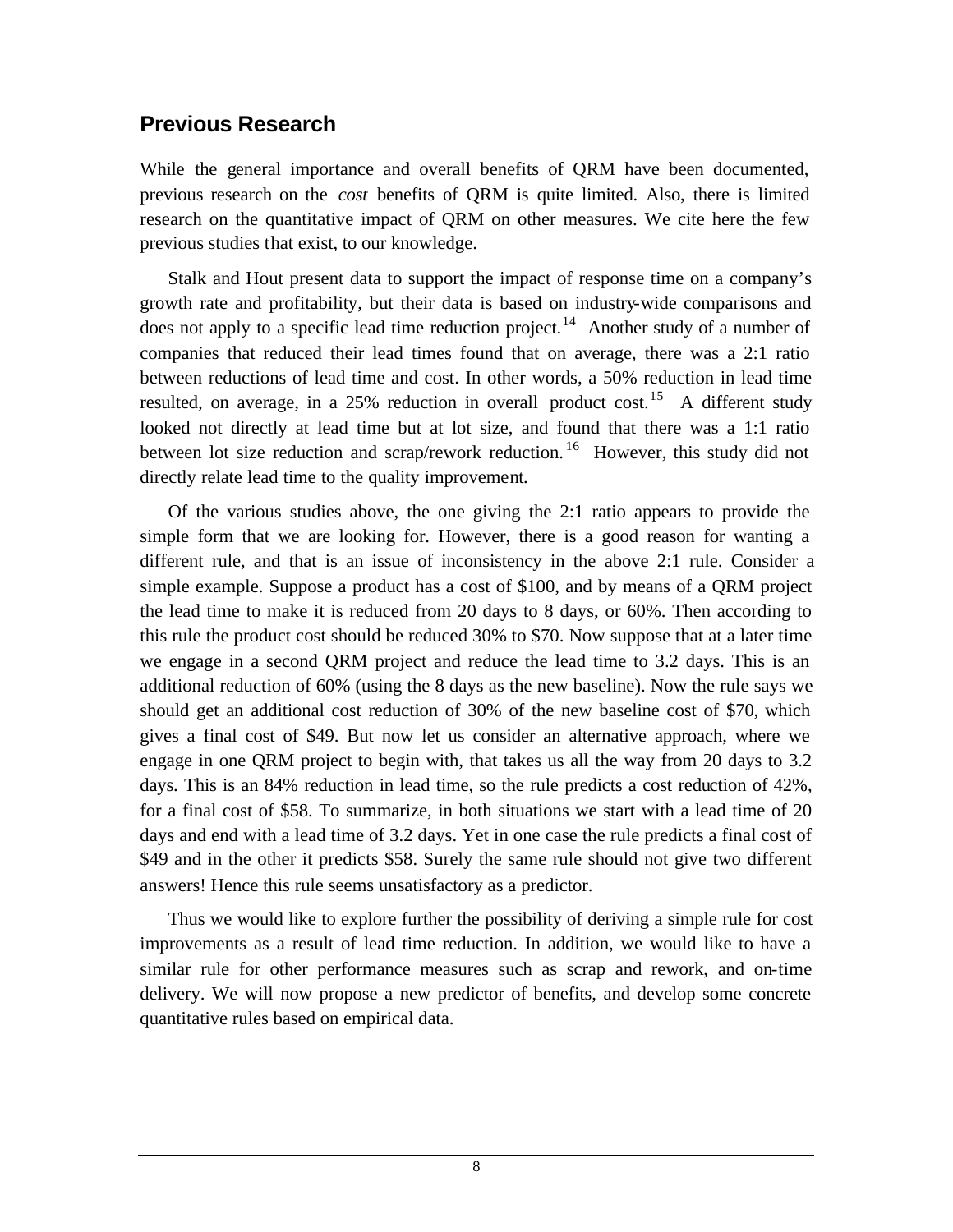# **A Proposed Model for the Benefits of QRM**

In order to develop the algebraic form of our model we will propose two properties for the behavior of the model:

Property P1 (Proportional behavior property). Improvements in a performance measure, as a proportion of the original value of the measure, are a function only of the proportional improvement in lead time.

To support this property, consider one factory that reduces its lead time for a product from 100 days to 70 days. Also consider another factory that reduces the lead time for a product from 10 days to 7 days. We would expect that the improvement in a measure such as product cost or scrap rate would not depend so much on the absolute number of days of lead time reduction (30 days or 3 days) but rather on the proportion of lead time reduced (30% in both cases). This property also states that we need to measure the performance improvement as a ratio. In some cases this requires use of judgement in deciding how to define the baseline metric. We will illustrate this below with practical examples.

Property P2 (Transitive consistency property). Suppose a proposed model predicts that if lead time is reduced from  $L_0$  to  $L_1$ , a certain metric will improve from  $M_0$  to  $M_1$ . Also, it predicts that if lead time is reduced from  $L_0$  to  $L_2$ , where  $L_2 < L_1$ , this metric will improve from  $M_0$  to  $M_2$ . Then, starting with a baseline lead time of  $L_1$  and metric  $M_1$ , if lead time is reduced to  $L_2$ , the model should predict that the metric will improve to  $M_2$ .

This property is simply a formal way of stating that in the earlier example of two different ways of conducting QRM projects, we should get the same prediction at the end.

The above two properties are sufficient to derive the mathematical form of our predictor model. Let  $L_0$  and  $M_0$  be the original values of lead time and some performance measure for a system. Let L be the new lead time, and we wish to predict the resulting value of M, the measure of interest. Then Property P1 says that

$$
\frac{M}{M_0} = f\left(\frac{L}{L_0}\right) \tag{1}
$$

where "f(.)" denotes the functional relationship that we are seeking.

Now let us see what Property P2 implies. If lead time is reduced from  $I_{\theta}$  to  $I_1$  the model predicts

$$
\frac{M_1}{M_0} = f\left(\frac{L_1}{L_0}\right) \tag{2}
$$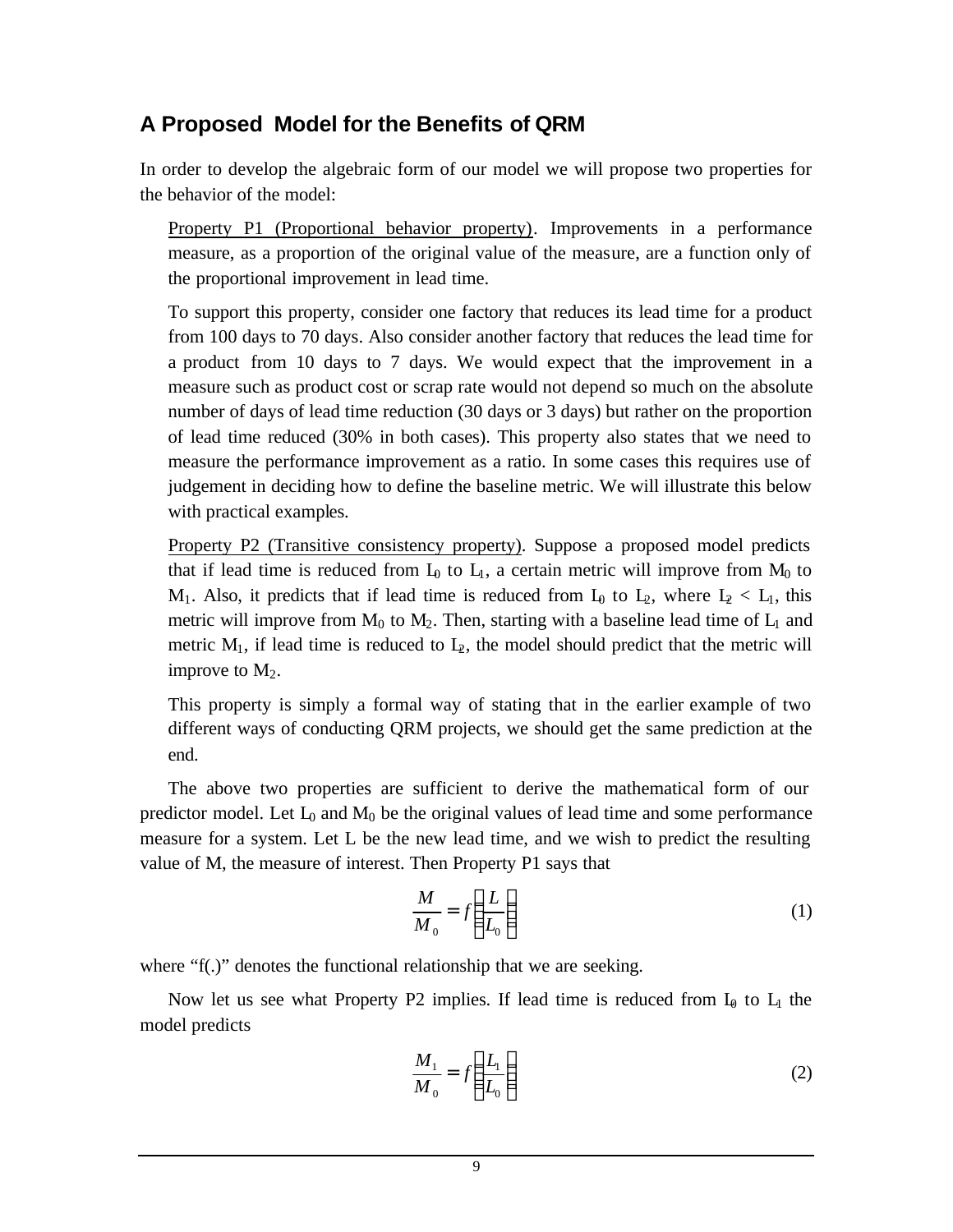and then, if lead time is further reduced from  $L_1$  to  $L_2$ , the model predicts

$$
\frac{M_2}{M_1} = f\left(\frac{L_2}{L_1}\right) \tag{3}
$$

On the other hand, if lead time is reduced directly from  $L_0$  to  $L_2$  the model predicts

$$
\frac{M_2}{M_0} = f\left(\frac{L_2}{L_0}\right) \tag{4}
$$

Since we can express

$$
\frac{M_2}{M_0} = \frac{M_2}{M_1} \times \frac{M_1}{M_0}
$$
 (5)

the above equations imply that the desired function f(.) must obey the relation

$$
f\left(\frac{L_2}{L_0}\right) = f\left(\frac{L_2}{L_1}\right) \times f\left(\frac{L_1}{L_0}\right) \tag{6}
$$

We can further clarify this by substituting *a* for  $L_2/L_1$  and *b* for  $L_1/L_0$ , to find that the function f(.) must satisfy

$$
f(ab) = f(a) \times f(b)
$$
 (7)

The above relation is satisfied by the function

$$
f(x) = x^k \tag{8}
$$

for a given constant *k*. To verify that this function works, note that it gives  $f(a)=a^k$ ,  $f(b)=b^k$ , and  $f(ab)=(ab)^k$ . Thus

$$
f(ab) = (ab)^k = a^k b^k = f(a)f(b)
$$
\n(9)

Hence we have our desired relation. We can state this as follows. In general, if  $L_0$  and M0 are the original values of lead time and some performance measure for a system, and L is the new lead time, the resulting value of M is given by

$$
\frac{M}{M_0} = \left(\frac{L}{L_0}\right)^k\tag{10}
$$

We have thus deduced the functional form of the predictor. All that remains is to find the value of the constant *k*. Since lead time reduction has a different impact on each performance measure, we would expect that the value of *k* would be different for different measures. We will now proceed to use empirical data to illustrate the value of *k* for the cost metric. In order to do so, the detailed approach described earlier will be used first to estimate the benefits for each project and then to derive the value of *k*.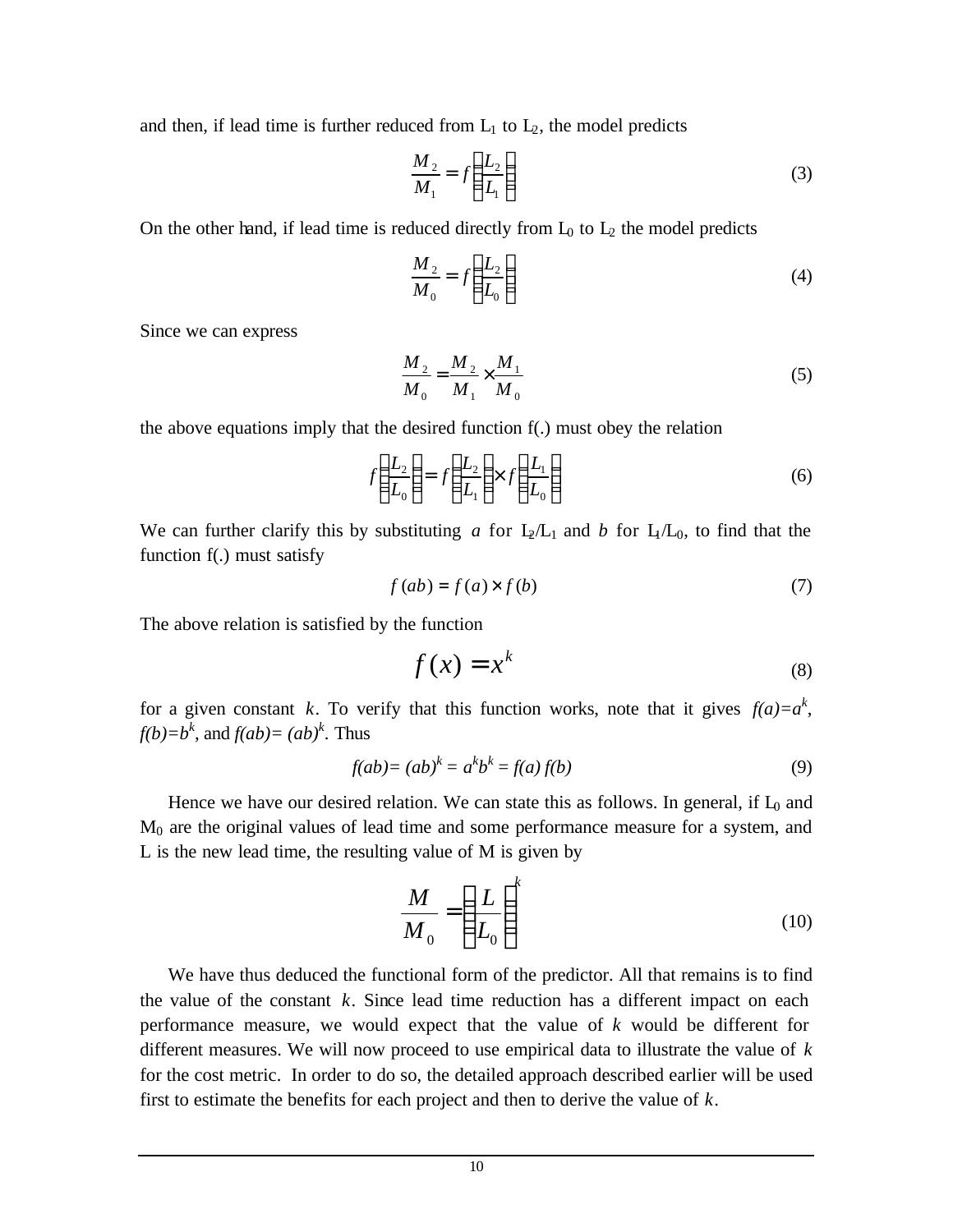# **Analysis of Empirical Data**

Now we present empirical data on the impact of lead time reduction projects. Information was collected for twelve different projects. Although there have been around a hundred QRM projects conducted by the Center for Quick Response Manufacturing alone, there are two reasons why the analysis here is limited to twelve projects. First, the specific approach used to quantify the benefits of QRM, along with the detailed metrics in Appendix 1, has only recently been developed. Thus we needed to focus on projects that have been recently completed, as data for older projects is not readily available. Second, to do a good job of quantifying all the benefits, the amount of data and level of detail needed is considerable, and in the available timeframe analyzing data for twelve companies was itself a substantial task. The names of the companies analyzed here will remain anonymous due to the sensitive nature of the information being discussed.

We should clarify here that we are presenting some *early* results of research into this complex issue. In other words, we do not claim that this study consists of a completely scientific approach and statistically significant analysis. Rather, we would like to show some preliminary results that are sufficiently interesting, and also demonstrate the potential for additional research on this subject. Also, even though these results are preliminary, we feel we have derived a rough "rule of thumb" for managers to use to quantify the results of QRM projects. We hope that this rule can be refined in the future, but in the meantime we feel it will serve as a "ballpark" guide for QRM projects.

Due to the timeframe of the projects conducted and the information available, the same level of data and analysis was not available for all the projects. We can divide the 12 projects into three categories. In the first category, consisting of five projects, we were able to get detailed data for most of the items shown in Appendix 1, 2 and 3. For these five projects, the actual cost reduction numbers derived from these data are used below. (Four of these projects were analyzed by us in detail, and one was carried out by a group from John Deere.) The two generic data collection sheets shown in Appendix 2 and 3 were instrumental in the process of extracting the corresponding information for each project. A series of interviews, mainly with the project leaders, were conducted in order to obtain the numbers sought. Since in most cases the project had been conducted before the study, the interview process required several iterations to allow people to track the information back or simply to remember how things had been done before the project took place. As expected, they had the most difficulties quantifying the changes in highlevel metrics. Again the fundamental reason for this is that the resources involved as part of the high-level metrics are usually shared by different products and/or divisions in the company. Therefore, the people interviewed had to basically estimate the portion of those resources that was allocated to the products under study.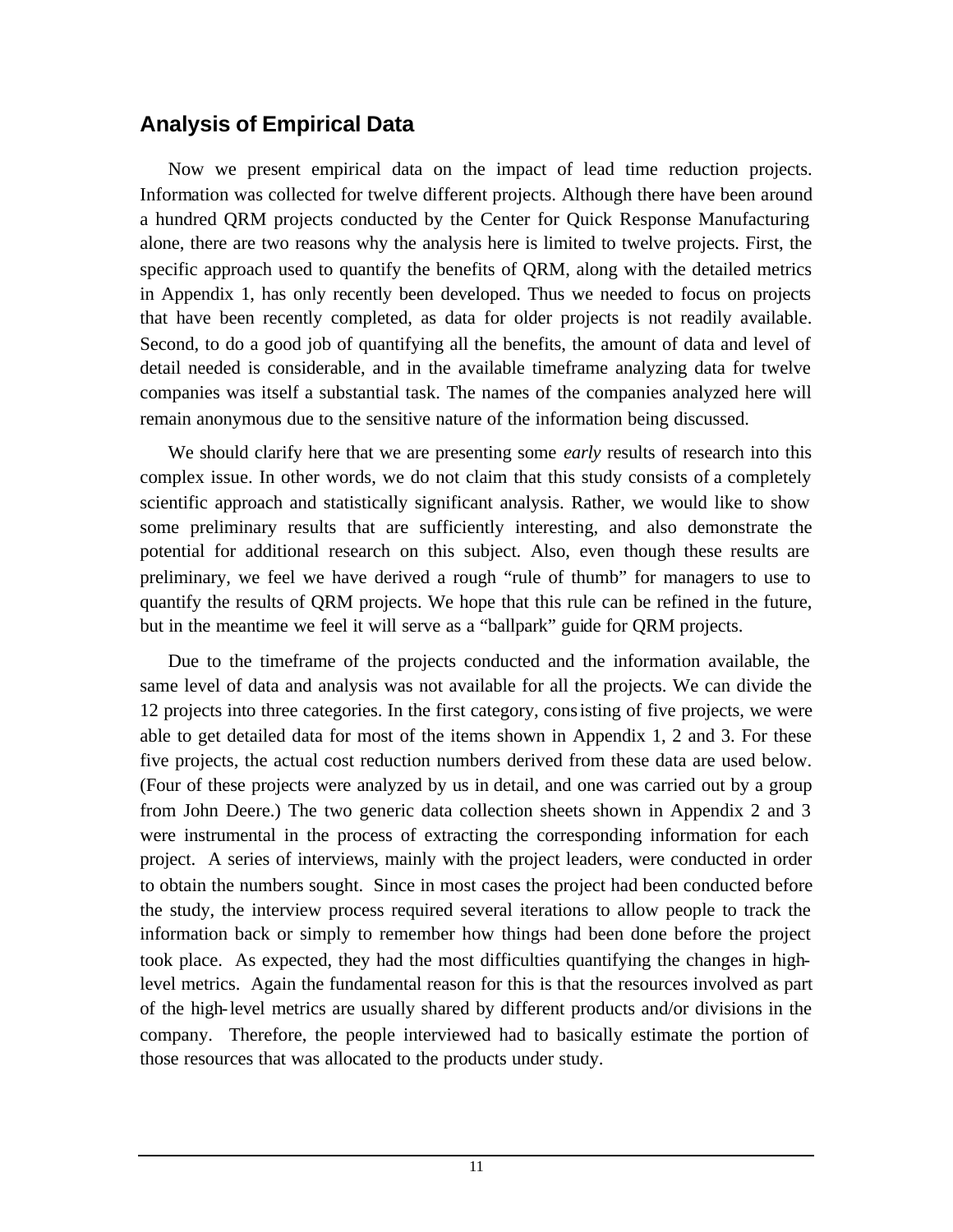In the second category, which consisted of three John Deere projects, only a partial analysis of the items in Appendix 1, 2 and 3 was possible, due to lack of data. Thus the full cost reduction could not be properly estimated. After discussion with a high level manager at Deere who was intimately familiar with these projects, it was determined that if we computed the (partial) cost reduction from this data and multiplied it by 1.5, this would be a reasonable estimate of the total savings and would take into account the missing items. The third category consisted of four John Deere projects for which little data was available for the items in Appendix 1 and 3. In these projects, the cost reduction had been estimated primarily on traditional metrics. Again, after discussion with a high level manager at Deere familiar with these projects, it was agreed that multiplying the "traditionally measured" cost reduction by 2 would give a reasonable estimate of the total cost reduction actually achieved. While these correction factors may seem somewhat arbitrary, they are supported by two facts. First, the previously cited study by Schluter showed that the ratio of actual cost reduction to traditionally computed cost reduction is greater than 2.0, and thus our assumption above is conservative. Second, we will show below that the corrected data appear to fit a trend for the projects with the complete data, supporting our observation that these corrections are reasonable.

Table 1 shows a summary of the data on cost savings achieved due to lead time reduction for each of these projects. This data is also displayed in Figure 4. The figure shows a clear positive trend, i.e., on average a greater lead time reduction also means a greater reduction in costs.

| Project#     | Lead Time<br>(% Reduction) | Overall Cost<br>(% Reduction) |
|--------------|----------------------------|-------------------------------|
| $\mathbf{1}$ | 36.0                       | 36.0                          |
| 2            | 39.0                       | 2.0                           |
| 3            | 54.5                       | 18.0                          |
| 4            | 57.1                       | 13.0                          |
| 5            | 60.0                       | 16.9                          |
| 6            | 79.0                       | 49.0                          |
| 7            | 80.0                       | 32.0                          |
| 8            | 85.6                       | 33.0                          |
| 9            | 86.7                       | 16.5                          |
| 10           | 88.0                       | 13.1                          |
| 11           | 92.9                       | 28.0                          |
| 12           | 93.8                       | 40.0                          |

Table 1: Empirical results gathered for Cost Reduction as a result of Lead Time Reduction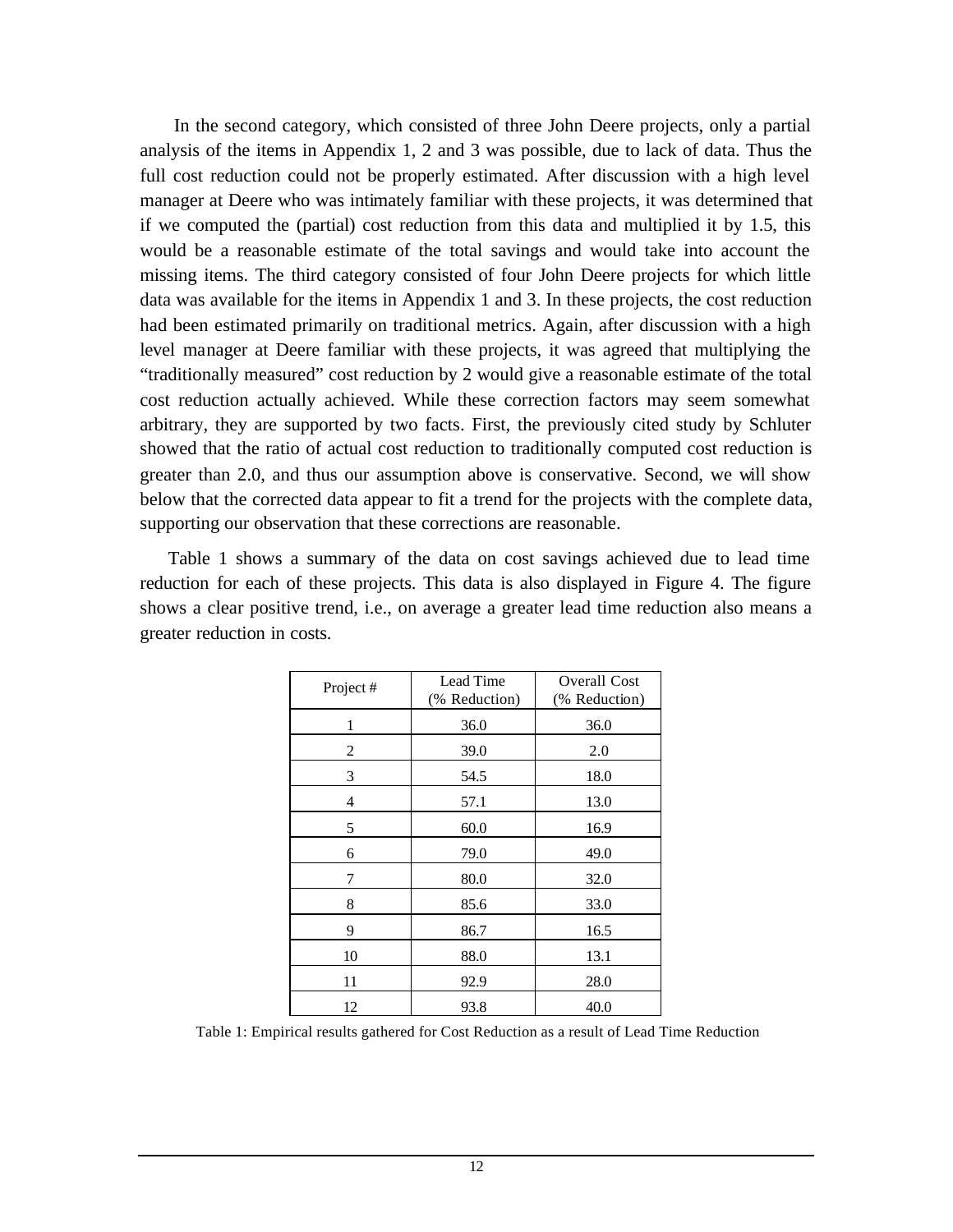

Figure 4: Impact of Lead Time Reduction on Overall Product Costs (Empirical Data)

However, we would like to make this relationship more precise, using the functional relationship derived earlier in this article. If we take logarithms of both sides of equation (10), and let the metric M be the cost (symbol C below), we get

$$
\log\left(\frac{C}{C_0}\right) = k \log\left(\frac{L}{L_0}\right) \tag{11}
$$

This is a linear relationship between  $log(C/C_0)$  and  $log(L/L_0)$ . Thus we can use linear regression on these *log* values to find the best-fit *k*. Performing this regression on the data in Table 1 (after converting the data to the ratios above and taking logarithms), we get a value of  $k = 0.17$ . In other words, we have derived the fundamental and simple relation that we were seeking: the cost saving obtained by reducing the lead time of a process is given by:

$$
\frac{C}{C_0} = \left(\frac{L}{L_0}\right)^{0.17} \tag{12}
$$

where  $C_0$  and  $L_0$  are the original cost and lead time, and C and L are the new cost and lead time.

We should emphasize here that the specific equation above is based on preliminary research, and we envision that some refinement may be necessary. Nevertheless, as we show below, this equation seems reasonable and may serve the purpose of providing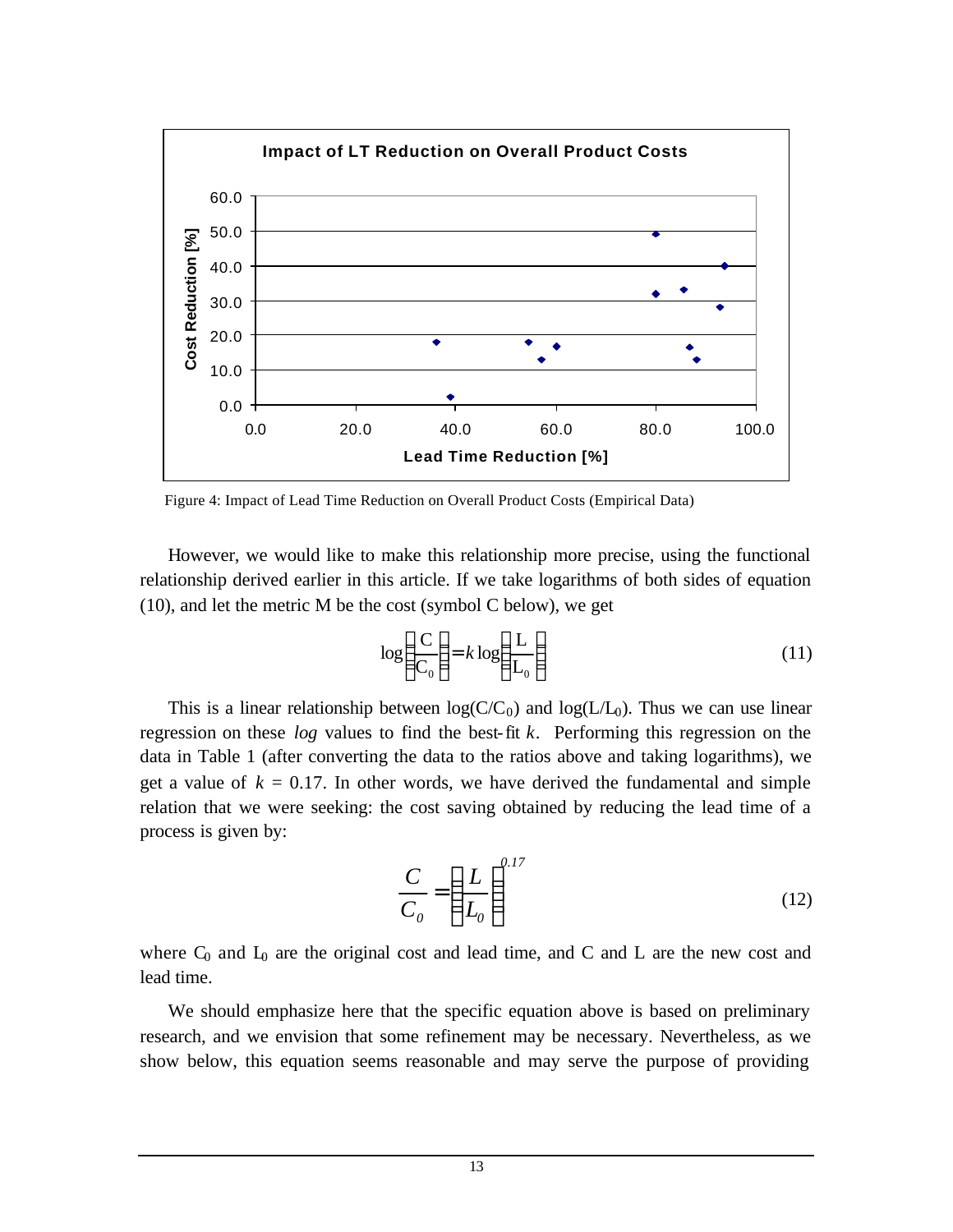quick and rough initial estimates for lead time reduction targets. We will also show below that it leads to a simple rule of thumb for managers.

This theoretical relation is plotted in Figure 5. Note that, for the initial values for both ratios we have:

> $\begin{array}{cc} & & L_0 \end{array}$ *L ,*

*C C*

$$
C = C_0, L = L_0 \tag{13}
$$

(14)

hence  $\frac{C}{C} = 1, \frac{D}{C} = 1$ 



Figure 5: Impact of LT Reduction on Overall Product Costs (Theoretical trend for ratios)

Therefore, the values that describe the initial scenario intersect at the upper right corner of the graph (1,1). When lead time reduction is achieved, a lower value for the *Lead Time Ratio* will be obtained. The same applies for the *Cost Ratio*. Thus the respective lead time ratio and the cost ratio will shift to the left and downward. Therefore, a QRM project drives this curve in the direction of the arrow shown. Since the cost of a product will never reach zero (there are always some inputs needed) looking at Figures 5 and 6 requires us to make a comment on the range of validity of our formula. First, we give an analogy. In many empirically derived formulas, there is usually a range of validity specified. For instance, for fluid flow there are formulas that apply only as long as the flow is laminar. Similarly for forces stretching a metal, there are formulas that hold as long as the metal stays in the elastic region. In the same way, we feel that our formula applies as long as the cost ratio does not fall too low. In most companies, the raw materials and purchased parts inputs account for 30-50% of the product cost, so that internal operations account for some 50% of the cost, and it is hard to envision this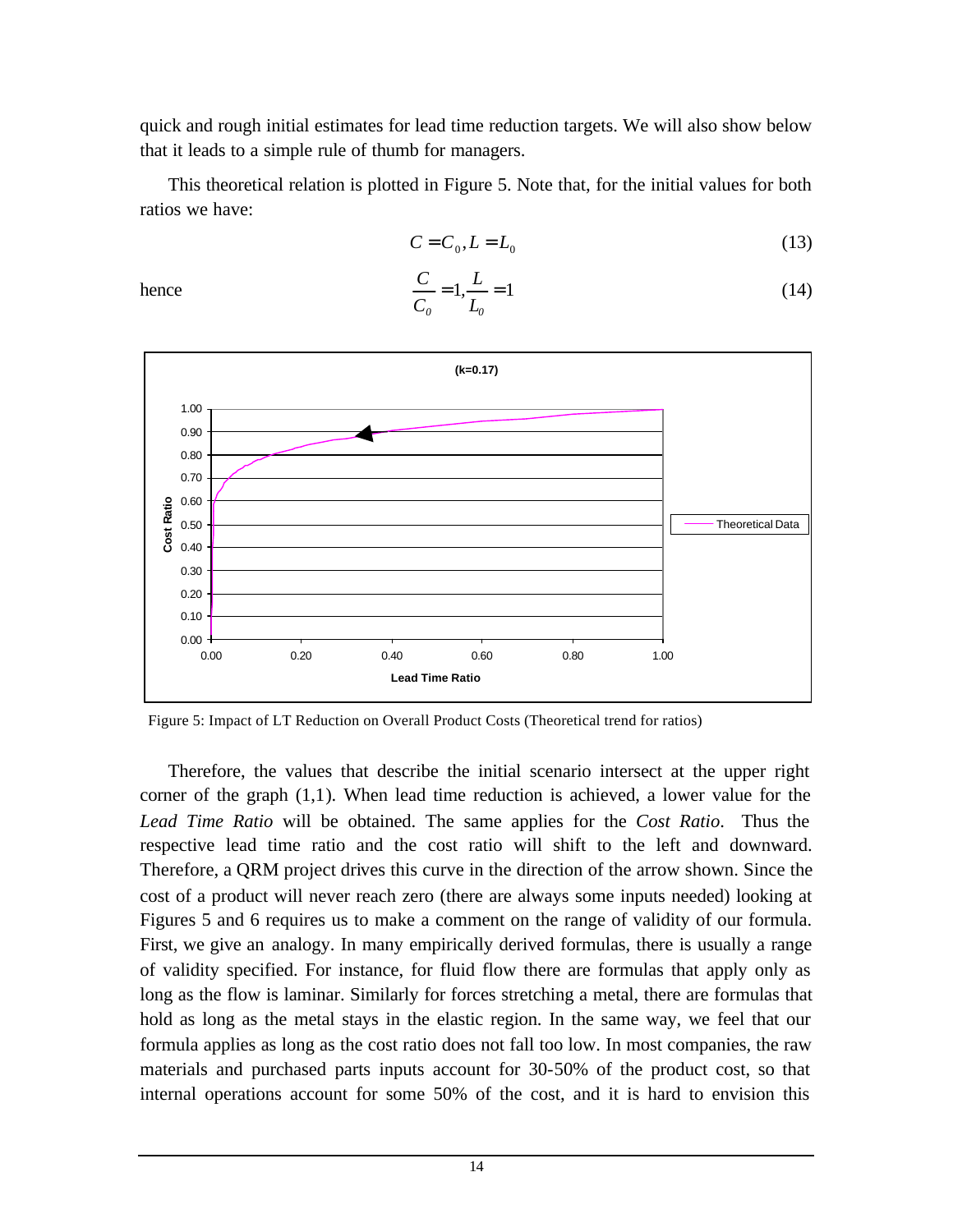number being completely eliminated. Thus we do not feel the formula applies once the cost reduction target approaches 50% or so. Another way to arrive at this ange of validity is to observe the sharp drop of the empirical curve on the left of the diagram. The "knee" of the curve seems to be at a cost ratio of around 0.5, or a cost reduction of 50% as just stated. In this steep section of the graph, the cost ratio is highly sensitive to small changes in the lead time ratio. This is not what we want in a simple rule of thumb. Quite the opposite, we want such a rule to be robust. Therefore we assume here that the range of validity of our rule is confined to cost ratios in the range of 0.5 to 1.0.

While the graph in Figure 5 assists in predicting cost savings due to lead time reduction, we believe that a graph expressed in terms of percent changes will be much easier to interpret and apply by industry. Thus, we define the percentage in lead time reduction as:

$$
L\% = 1 - \frac{L}{L_0} \tag{15}
$$

and the percentage in cost reduction as:

$$
C\% = 1 - \frac{C}{C_0} \tag{16}
$$

When we plot the above expressions we obtain the graph in Figure 7. In this Figure we have shown the area (shaded portion) where our formula does not apply (when cost reduction is between 50% and 100%).



Figure 7: Achievable Impact of LT Reduction on Overall Product Costs (Theoretical trend as a percentage)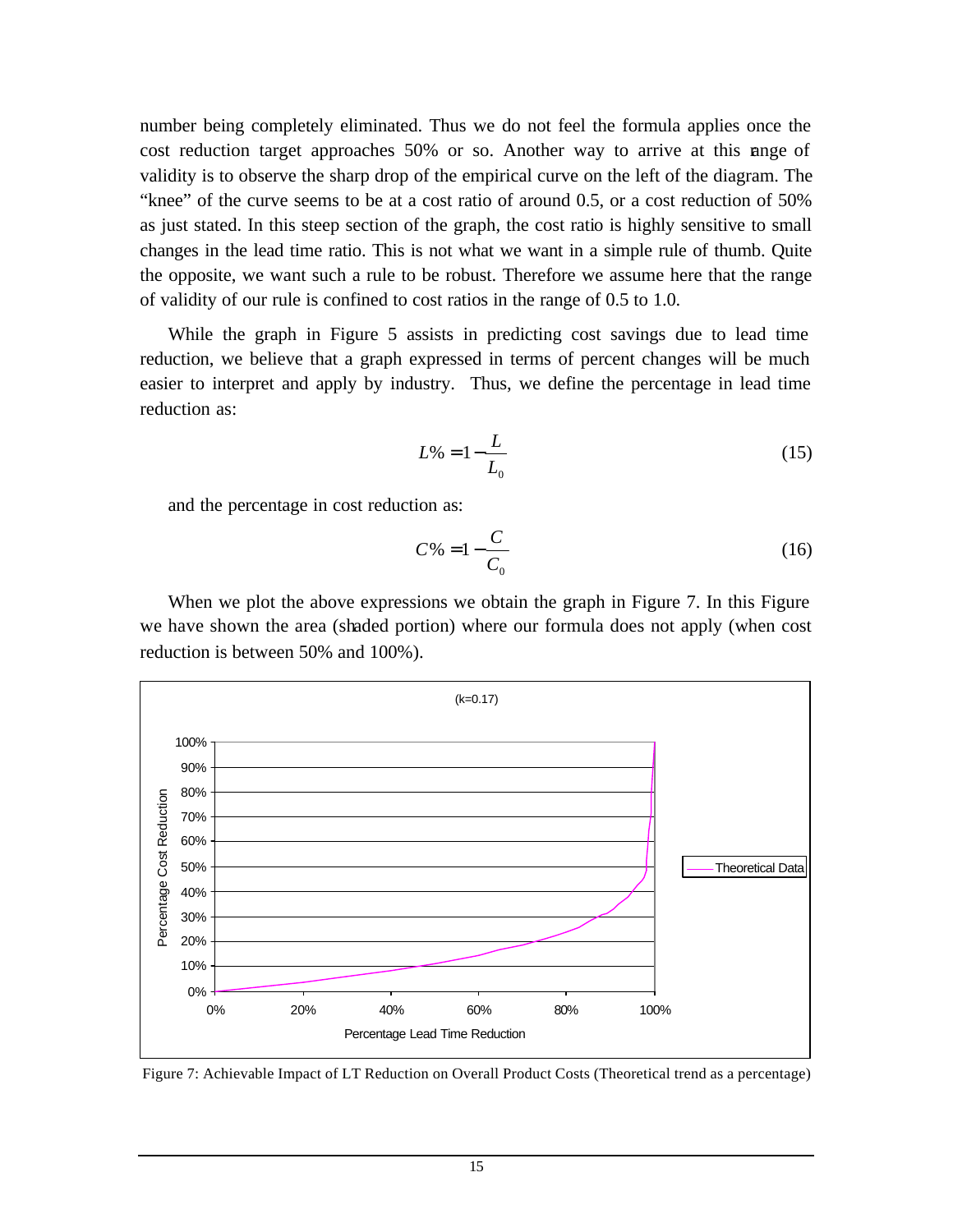Now let us try to use these expressions for the benefit of a real life scenario. Assume that a manager is required to reduce costs by a certain amount based on QRM principles. Then the question he/she then needs to answer is:

*By what amount (L%) should I have to reduce the lead time in order to reduce costs by the amount (C%) required?*

Just by looking at the graph shown in Figure 6 the manager would be able to quickly answer with a rough estimate. Alternatively, with a hand calculator or spreadsheet he/she could easily estimate the lead time reduction needed. For instance, assume that the manager is required to reduce costs by  $15\%$  (C%=0.15), what should the lead time reduction target be? From expression (12) we have that:

$$
\frac{C}{C_0} = \left(\frac{L}{L_0}\right)^{0.17} \tag{17}
$$

Making the lead time term the dependent variable gives

$$
\frac{L}{L_0} = \left(\frac{C}{C_0}\right)^{5.88} \tag{18}
$$

The percentage cost reduction required implies that

$$
\frac{C}{C_0} = 1 - C\% = 1 - 0.15 = 0.85\tag{19}
$$

thus

$$
\frac{L}{L_0} = (0.85)^{5.88} = 0.38\tag{20}
$$

From expression (15) we have that the percentage lead time reduction is

$$
L\% = 1 - \frac{L}{L_0}
$$
  
\n
$$
L\% = 1 - 0.38
$$
  
\n
$$
L\% = 0.62
$$
\n(21)

therefore,

In other words, the manager would have to reduce the lead time of the process by 62% in order to achieve a 15% reduction in costs. In Figure 8 we have plotted the empirical data along with the theoretical trend derived. Looking at Figure 8 presented in this study it can be observed that the 62% needed for this case lies close to three of the points plotted, and these projects achieved cost reductions of 13-18%, close to the 15% number the manager desires.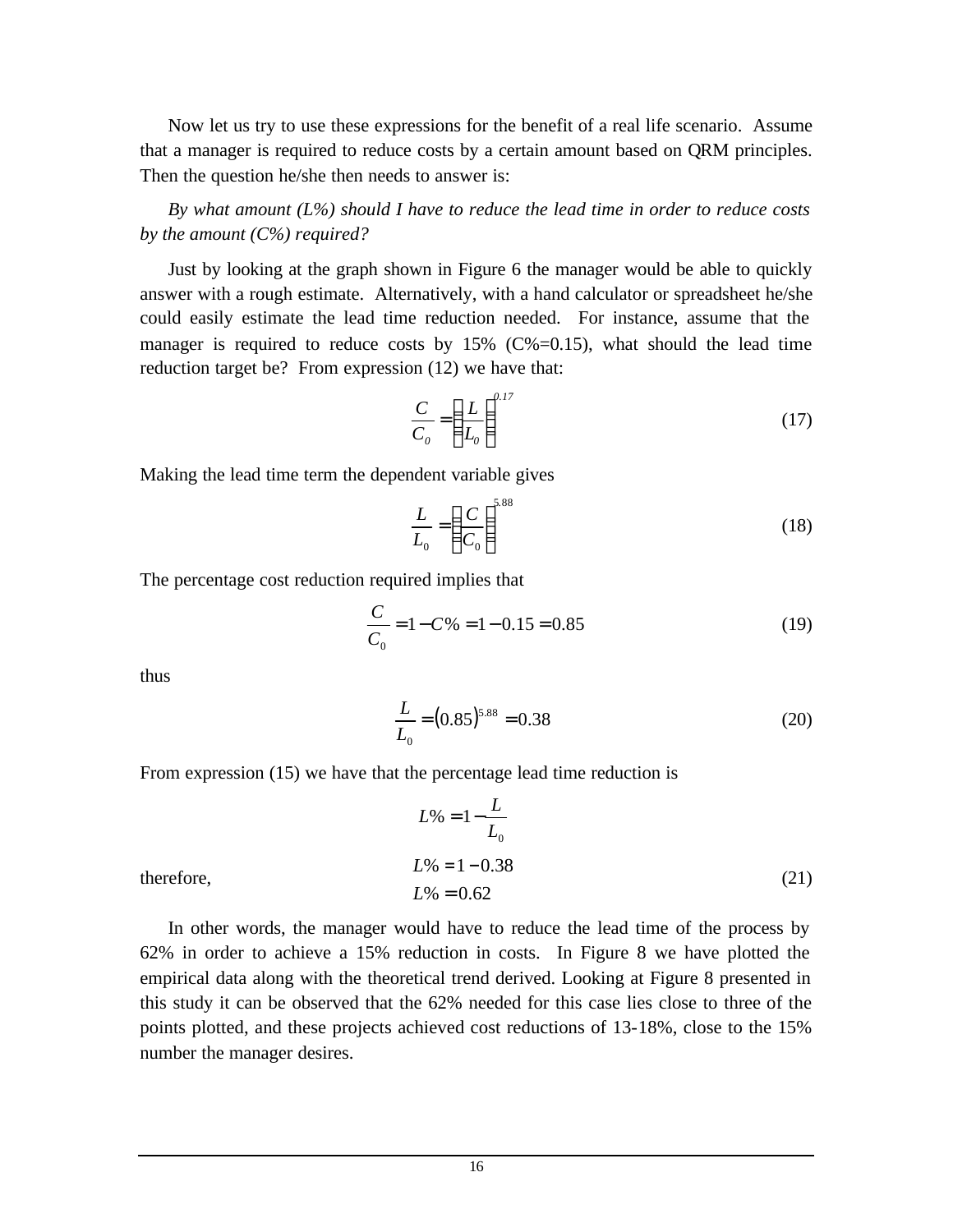

Figure 8: Impact of LT Reduction on Overall Product Costs (Theoretical and empirical data)

### **The "Power of Six" Rule: A Simple Rule of Thumb for QRM Projects**

Based on the preceding analysis, we would like to propose a simple rule of thumb to help set "ballpark" lead time reduction targets in the initial phases of QRM projects. The rule we propose is easy to remember.

Take the desired cost ratio (cost after/cost before) and raise it to the sixth power. The result is the target lead time reduction ratio (lead time after/lead time before).

In mathematical terms, we are approximating equation (18) by the rule:

$$
\frac{L}{L_0} = \left(\frac{C}{C_0}\right)^6\tag{22}
$$

We justify this as follows. First, since we are proposing a rule for rough estimation, we feel it will be easier to remember the "power of six" rule than to remember the 5.88 decimal power in equation (18). Second, our empirical analysis is preliminary and does not warrant three significant digits of accuracy. Finally, in any case we wish to get a ballpark target for QRM teams to aim at, rather than a precise and absolute number, and the power of six rule should suffice for this.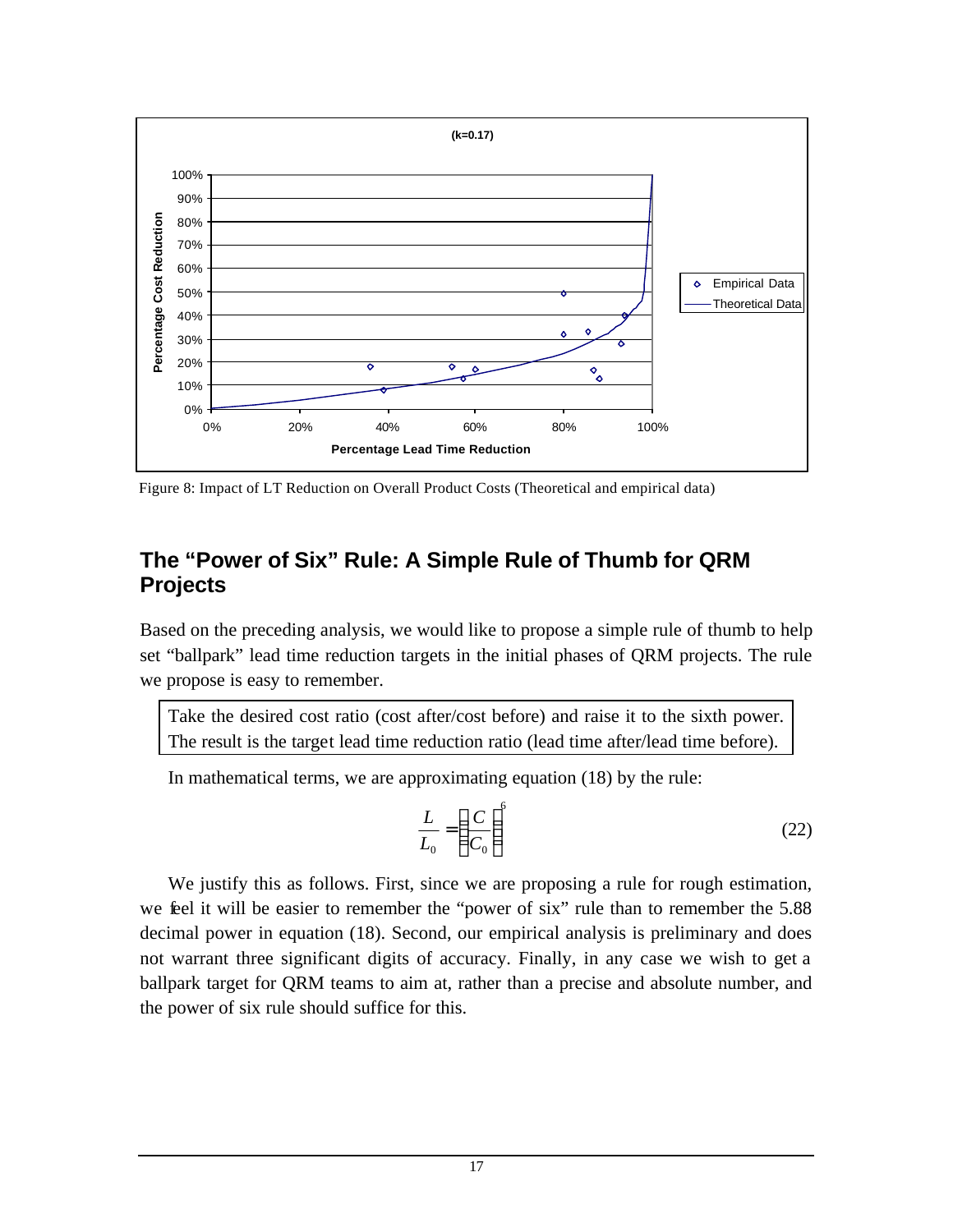# **Additional Empirical Data**

Given the set of metrics used during the course of this study, we not only were able to gather information for the total cost reduction of the processes under the scope of each project but by doing so we identified specific changes in various areas. Here, we present results for some of the other metrics analyzed. Even though we had twelve projects worth of data, not all of them showed changes for each metric. The reason for this is rather simple. While the main driver for each project was lead time reduction, the way to accomplish the respective targets varied considerably. Some projects presented different opportunities for improvement and, therefore the focus was different. For instance, one company dramatically reduced the overtime used in order to satisfy production requirements while another company did not even use overtime to begin with, thus overtime did not change. Instead, this company was able to considerably reduce the Work in Process Inventory (WIP) as a result of the lead time reduction.

The result of this was that it reduced the available data points for metrics other than Cost Reduction. Thus, at this point we do not wish to analyze any trends in this data for other metrics. As stated earlier in this study it is not our intention to present a statistically significant analysis but rather help industry in obtaining a 'ballpark' prediction of the benefits coming from lead time reduction. Therefore, we have gathered the data into two tables for our readers to inspect (see Appendix 4). The first table sorts the data by Percent Lead Time Reduction achieved, while the second sorts it by Percent Cost Reduction. In this way readers can observe the data to identify any trends of interest.

Complete tables containing empirical results can be found in Appendix 3.

# **Conclusions**

Quick Response Manufacturing with its relentless focus on lead time reduction has proven to be tremendously beneficial to many companies around the world. There are hundreds of examples<sup>17</sup> where reduction of the time taken to respond to customer orders has converted a company into a formidable competitor. However, despite the current detailed literature on QRM principles, its implementation, and also its potential benefits, there was little said about the specific cost benefits that can be achieved. As mentioned earlier, the available literature tends to be anecdotal and descriptive, and the link that ties and quantifies actual cost benefits achieved with specific lead time reduction targets had not been formally established yet.

Based on a recently developed framework to approach cost accounting for lead time reduction projects we were able to establish a relationship between lead time reduction and cost reduction. Furthermore, based on some hypotheses we derived a simple rule of thumb that will allow industry in general, and management in particular, to quickly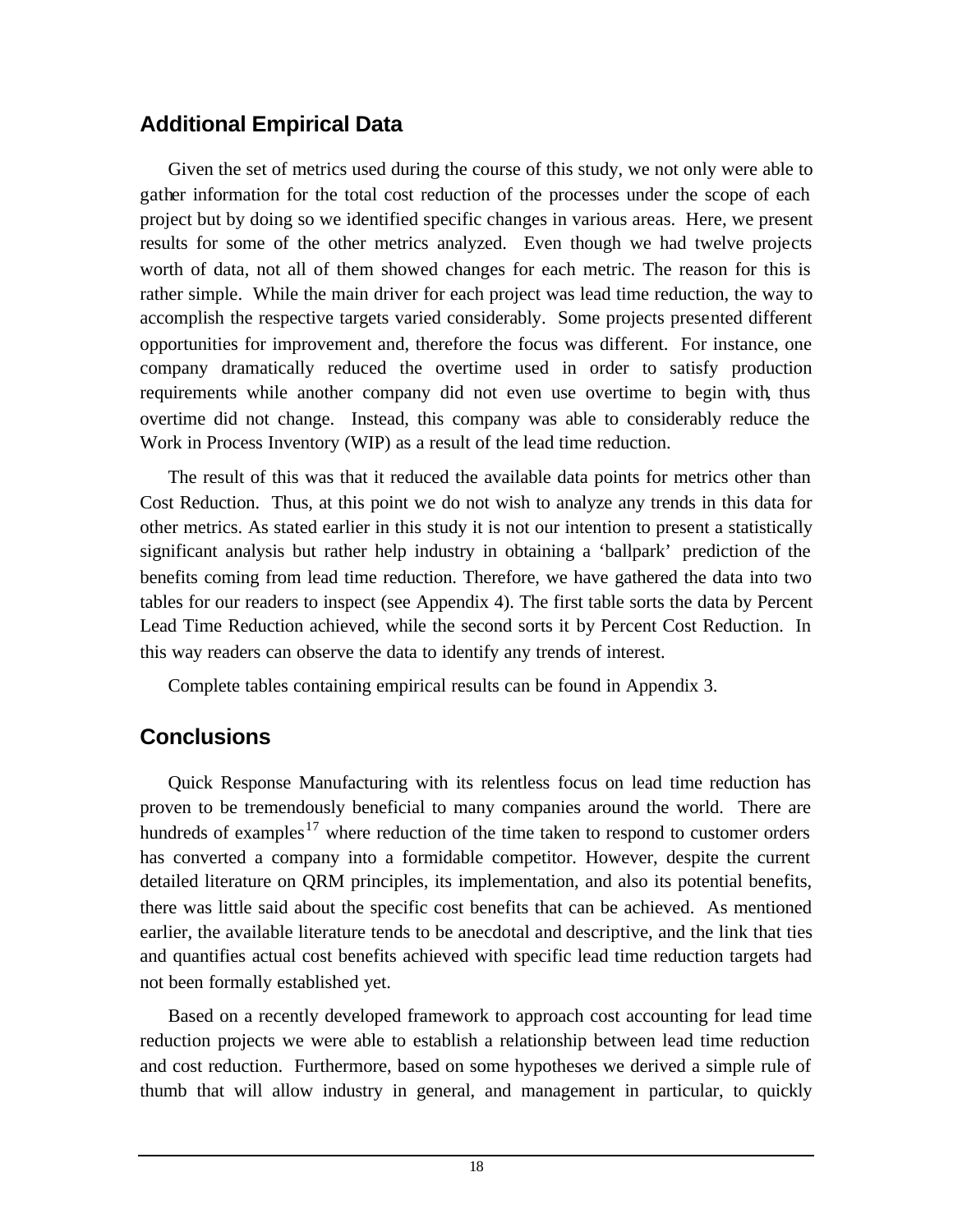predict cost benefits when applying QRM concepts in lead time reduction projects. We call this rule of thumb the "Power of Six Rule" since it states that when the target cost ratio (cost after/cost before) is raised to the sixth power, the desired lead time reduction ratio (lead time after/lead time before) will be obtained. We also established the region where this rule applies based on typical internal operations in a company. The "Power of Six Rule" generally will apply when the target cost reduction does not exceed 50%. Our ongoing work will attempt to solidify the relation between lead time reduction and other metrics as well.

We hope that result of this study will provide managers with the necessary ammunition to make the lead time reduction justification process more direct and simple yet solid.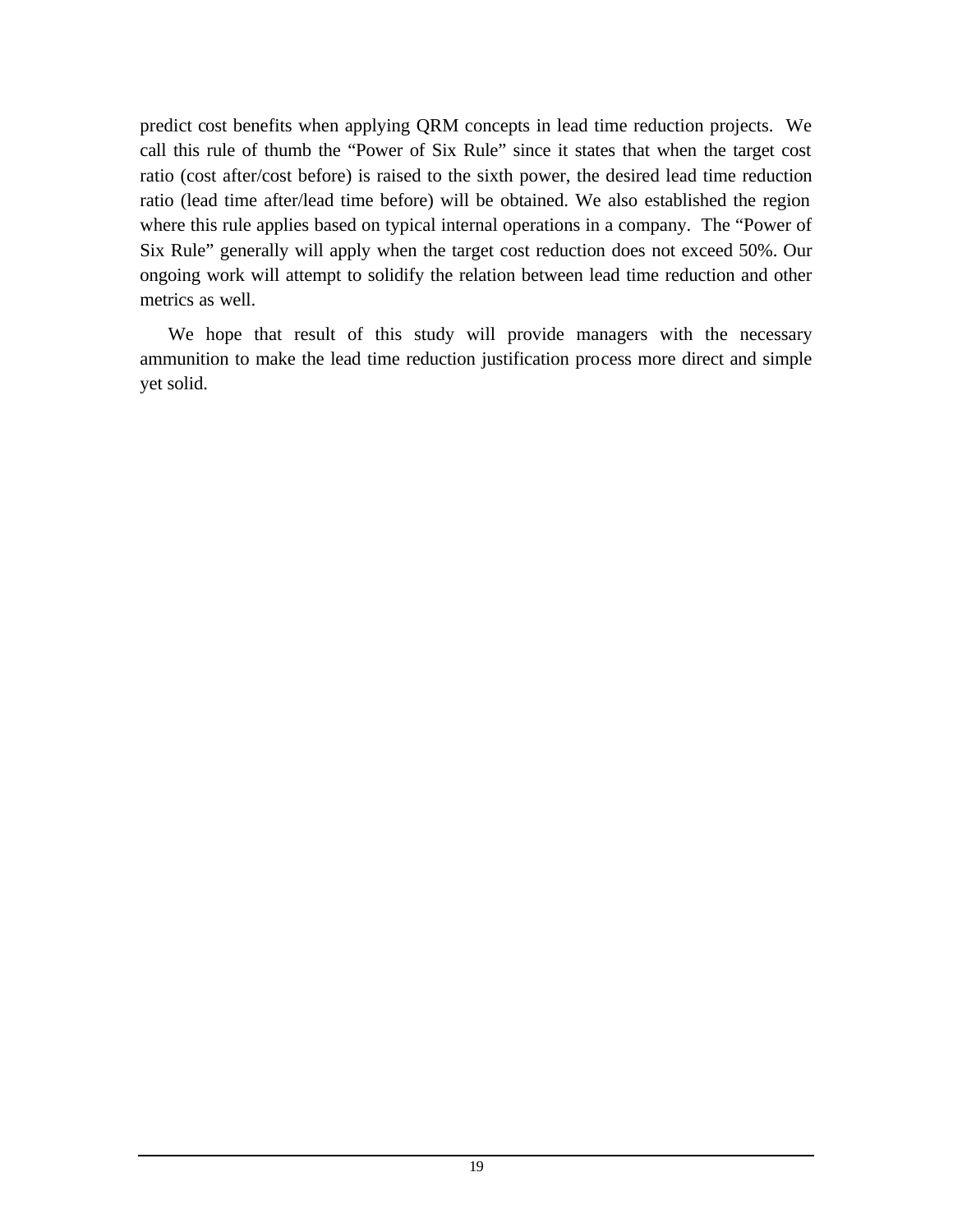#### **Appendix 1: Metrics used to measure impact due to lead time reduction**

The following metrics are intended to help measure the impact of implementing QRM concepts in a company. The main goal is to assist companies in translating the changes achieved into dollars saved per piece produced. Thus, every metric involves the Estimated Annual Usage of a product as part of the calculation, or is somehow expressed in terms of dollars per unit.

In this study two main groups of metrics were identified. The first one is High levelmetrics, which intends to measure the change in those activities performed at a higher level, not specific to any given product but, instead, oriented to general activities like scheduling, expediting and supervision. The second one is Operating Metrics, which intends to measure the change for those activities more specific to the products manufactured and/or processed in the area involved in the given project.

#### **High-Level Metrics**

| Supervision:             | change in supervisor requirements, multiplied by the corresponding<br>average salary.                                                                                                                                                                                      |
|--------------------------|----------------------------------------------------------------------------------------------------------------------------------------------------------------------------------------------------------------------------------------------------------------------------|
|                          | $Before \left(\frac{\text{Supervison allocated} \times \text{Salary}}{\text{EAU}}\right) - After \left(\frac{\text{Supervison allocated} \times \text{Salary}}{\text{EAU}}\right)$                                                                                         |
| Scheduling:              | change in scheduler requirements, multiplied by the corresponding<br>average salary.<br>$Before \left(\frac{\text{Scheduling allocated} \times \text{Salary}}{\text{EAU}}\right) - After \left(\frac{\text{Scheduling allocated} \times \text{Salary}}{\text{EAU}}\right)$ |
| Expeditors:              | change in expeditor requirements, multiplied by the corresponding<br>average salary.<br>$Before \left(\frac{\text{Expediting allocated} \times \text{Salary}}{\text{EAU}}\right) - After \left(\frac{\text{Expediting allocated} \times \text{Salary}}{\text{EAU}}\right)$ |
| Inspection:              | change in inspector requirements, multiplied by the corresponding<br>average salary.<br>$Before \left( \frac{Inspection allocated \times Salary}{EAU} \right) - After \left( \frac{Inspection allocated \times Salary}{EAI} \right)$                                       |
| <b>Inventory Count:</b>  | change in costs due to periodic inventory counts.<br>$Before \left(\frac{\text{Cost of Inventory Count}}{\text{FAII}}\right) - After \left(\frac{\text{Cost of Inventory Count}}{\text{FAII}}\right)$                                                                      |
| Workers<br>Comp./Safety: | change in costs for worker's compensation or cost of lost<br>production days due to injury.<br>Before [Worker Comp Payments + (Hours lost to Safety × \$per Hours Labor Cost)/EAU]-<br>After [Worker Comp Payments + (Hours lost to Safety×\$per Hours Labor Cost)/EAU]    |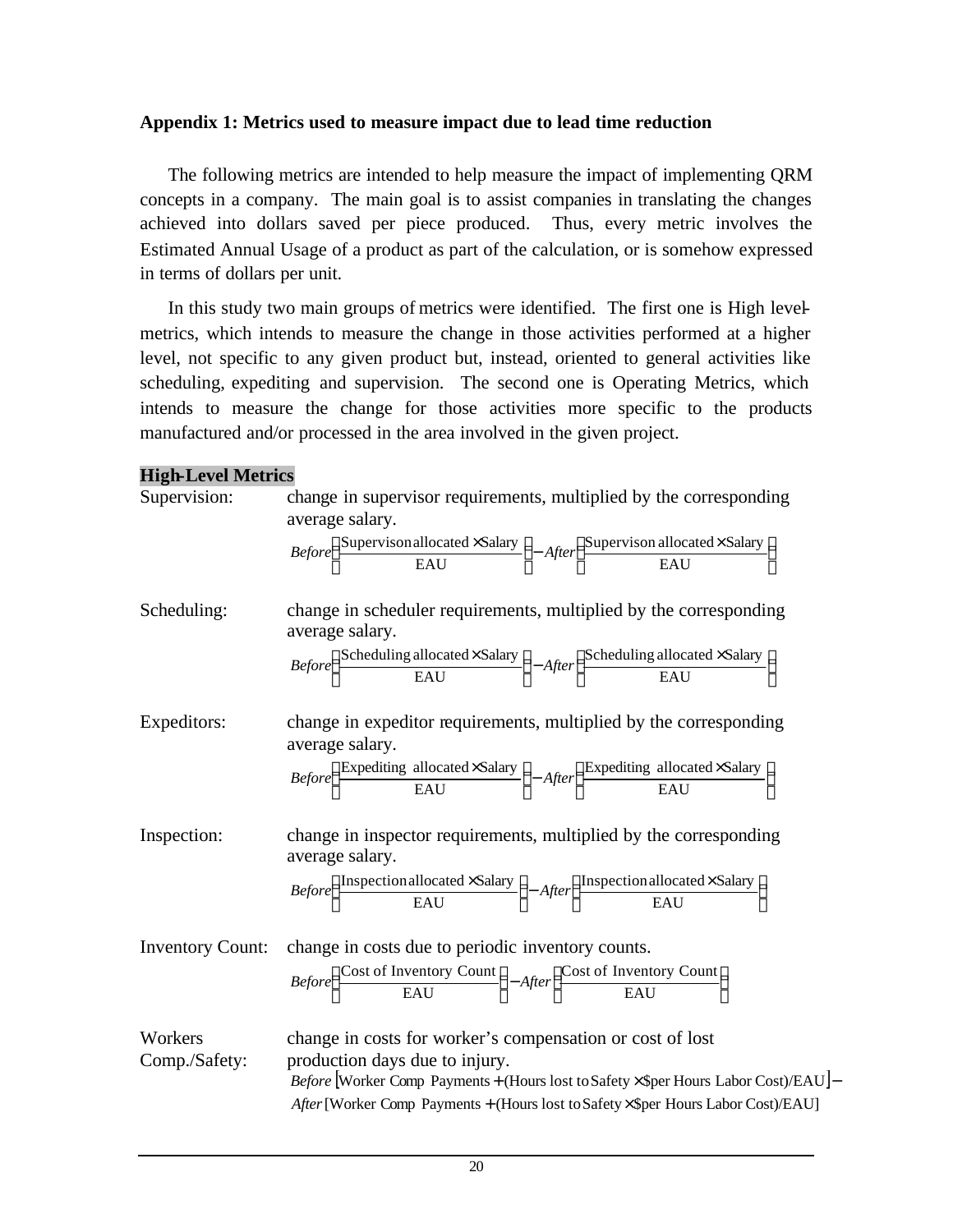Engineering change in engineering requirements to support production,   
\nChanges:   
\nmultiplied by the corresponding average salary.   
\n
$$
Before\left(\frac{\text{Engineering a allocated} \times \text{Salary}}{\text{EAU}}\right) - After\left(\frac{\text{Engineering a allocated} \times \text{Salary}}{\text{EAU}}\right)
$$

\nParts' Tracking:   
\nchange in tracking requirements due to confusing/complicated   
\nroutines, multiplied by the corresponding average salary.   
\n $Before\left(\frac{\text{Labor lost to Parts' Tracking} \times \text{Salary}}{\text{EAU}}\right) - After\left(\frac{\text{Labor lost to Parts' Tracking} \times \text{Salary}}{\text{EAU}}\right)$ 

\nProcurrent:   
\nchange in supply management requirements, multiplied by the corresponding

average salary.

$$
Before \left(\frac{Supply \, Management \, allocated \times \, salary}{EAU}\right) - After \left(\frac{Supply \, Management \, allocated \times \, salary}{EAU}\right)
$$

Order Fulfillment: change in order fulfillment costs.

$$
\text{Before} \left(\frac{\text{Cost of Order Fullfilmen t}}{\text{EAU}}\right) - \text{After} \left(\frac{\text{Cost of Order Fullfilmen t}}{\text{EAU}}\right)
$$

Improvement change in improvement tasks' requirements, multiplied by the Tasks: corresponding average salary.

$$
\left(\begin{array}{c}\n\text{Before} \xrightarrow{\text{Labor invested in Process Improvement} \times \text{Salary}} \\
\hline\n\text{EAU}\n\end{array}\right) - \left(\begin{array}{c}\n\text{After} \xrightarrow{\text{Labor invested in Process Improvement} \times \text{Salary}} \\
\text{EAU}\n\end{array}\right)
$$

#### **Operating Metrics:**

| <b>Inventory Costs:</b>        | change in the costs incurred due to carrying inventory (Raw                                                                                                                                                                   |  |  |  |  |  |  |  |
|--------------------------------|-------------------------------------------------------------------------------------------------------------------------------------------------------------------------------------------------------------------------------|--|--|--|--|--|--|--|
|                                | Materials, WIP and Finished Goods).                                                                                                                                                                                           |  |  |  |  |  |  |  |
|                                | $Before \left(\frac{\text{Inventory Level}\times\%\text{Carrying Cost}}{\text{EAU}}\right)-After \left(\frac{\text{Inventory Level}\times\%\text{Carrying Cost}}{\text{EAU}}\right)$                                          |  |  |  |  |  |  |  |
| Floor Space:                   | change in floor space requirements.<br>$Before \left(\frac{\text{Floor Area} \times \text{Cost of Floor Area}}{\text{EAU}}\right) - After \left(\frac{\text{Floor Area} \times \text{Cost of Floor Area}}{\text{EAU}}\right)$ |  |  |  |  |  |  |  |
|                                |                                                                                                                                                                                                                               |  |  |  |  |  |  |  |
| Direct Labor/<br>Productivity: | change in production worker requirements, multiplied by the<br>corresponding average salary.                                                                                                                                  |  |  |  |  |  |  |  |
|                                | <i>Before</i> (Hours per Unit $\times$ Average hourly pay rate)–                                                                                                                                                              |  |  |  |  |  |  |  |
|                                | $After(Hours per Unit \times Average hourly pay rate)$                                                                                                                                                                        |  |  |  |  |  |  |  |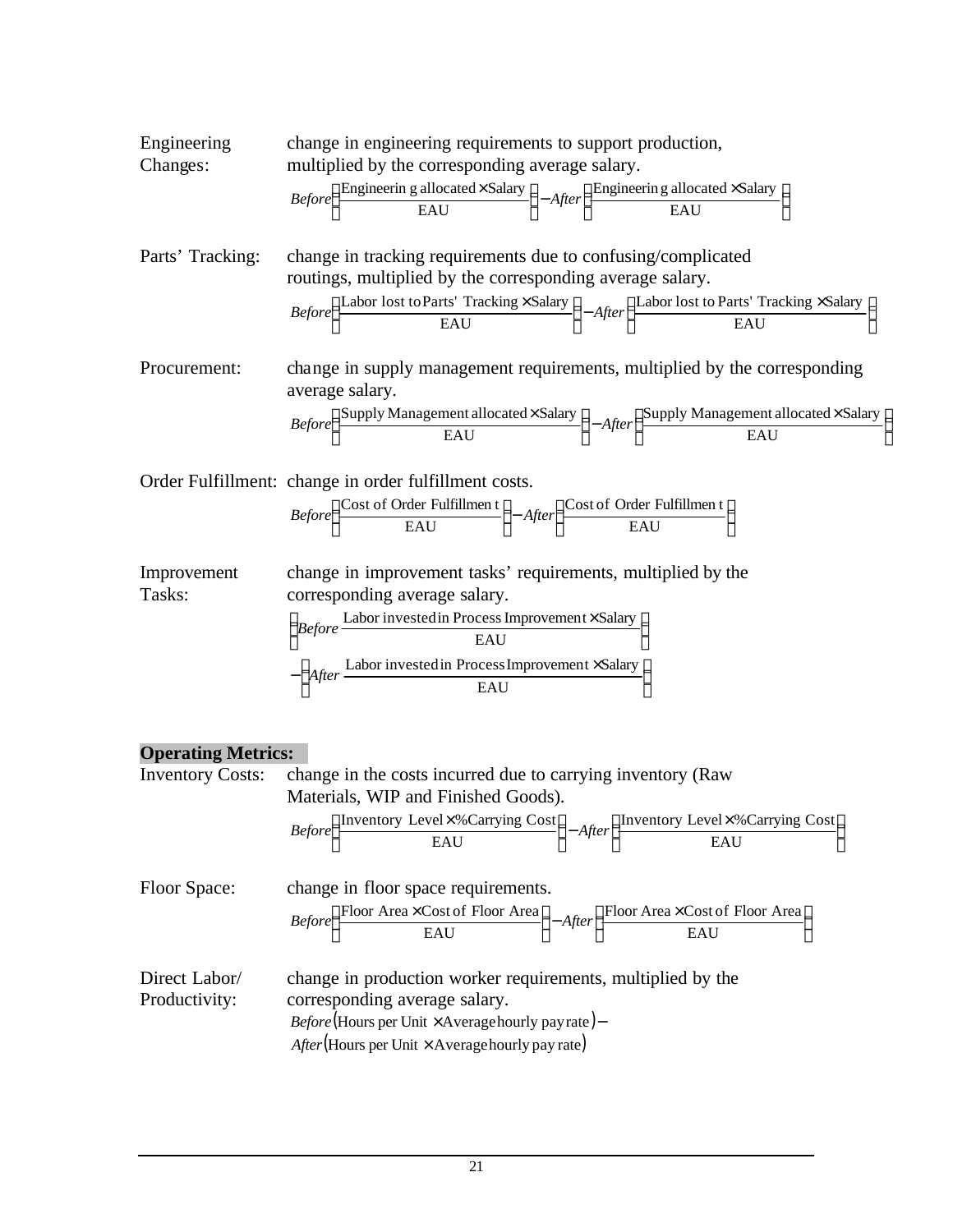Overtime: change in overall overtime requirements, multiplied by the corresponding average salary.

 × × − × × EAU Overtime Hours Overtime Factor Salary EAU Overtime Hours Overtime Factor Salary *After Before*

Scrap: change achieved in the amount of scrap.

$$
Before \left(\frac{\text{Amount of Scrap} \times \text{Value of Scrap}}{\text{EAU}}\right) - After \left(\frac{\text{Amount of Scrap} \times \text{Value of Scrap}}{\text{EAU}}\right)
$$

Material change in material handler requirements multiplied by average Handling (travel): hourly pay rate.

$$
Before \frac{\left(\frac{\text{Feet per Lot}}{\text{Feet per Hour}}\right) \times \text{Labor\$ per hour}}{\text{Lot Size}} - After \frac{\left(\frac{\text{Feet per Lot}}{\text{Feet per Hour}}\right) \times \text{Labor\$ per hour}}{\text{Lot Size}}
$$

Material change in material handler requirements multiplied by average Handling (moves): hourly pay rate.

$$
Before\left(\frac{\text{\# of Loads} \times \text{Hours per Load} \times \text{Labor$ per Hour}}{\text{Units moved}}\right) -
$$
\n
$$
After\left(\frac{\text{\# of Loads} \times \text{Hours per Load} \times \text{Labor$ per Hour}}{\text{Units moved}}\right)
$$

Rework: change in costs related to materials and labor required reworking parts or products.

$$
Before \left(\frac{\% \ of \ Rework \times Cost \ of \ Rework}{EAU}\right) - After \left(\frac{\% \ of \ Rework \times Cost \ of \ Rework}{EAU}\right)
$$

Set-up: change in production worker requirements for set-up operations, multiplied by the corresponding average salary.

$$
Before \left(\frac{\text{\# Hours per Lot utilized}}{\text{Lot Size}}\right) - After \left(\frac{\text{\# Hours per Lot utilized}}{\text{Lot Size}}\right)
$$

Materials: change in cost of materials required for production. I  $\overline{\phantom{a}}$  $\frac{\text{Material }\$ \text{ allocated}}{\text{E+U}}$ l  $-$ After  $\overline{\phantom{a}}$  $\frac{\text{Material }\$ \text{ allocated}}{\text{ELE}}$ l ſ EAU Material \$ allocated EAU Material \$ allocated *Before After* Downtime: change in resources lost to downtime, multiplied by the corresponding average salary.

$$
Before \left(\frac{\text{Labor Hours lost to Downtime} \times \text{Salary}}{\text{EAU}}\right) - After \left(\frac{\text{Labor Hours lost to Downtime} \times \text{Salary}}{\text{EAU}}\right)
$$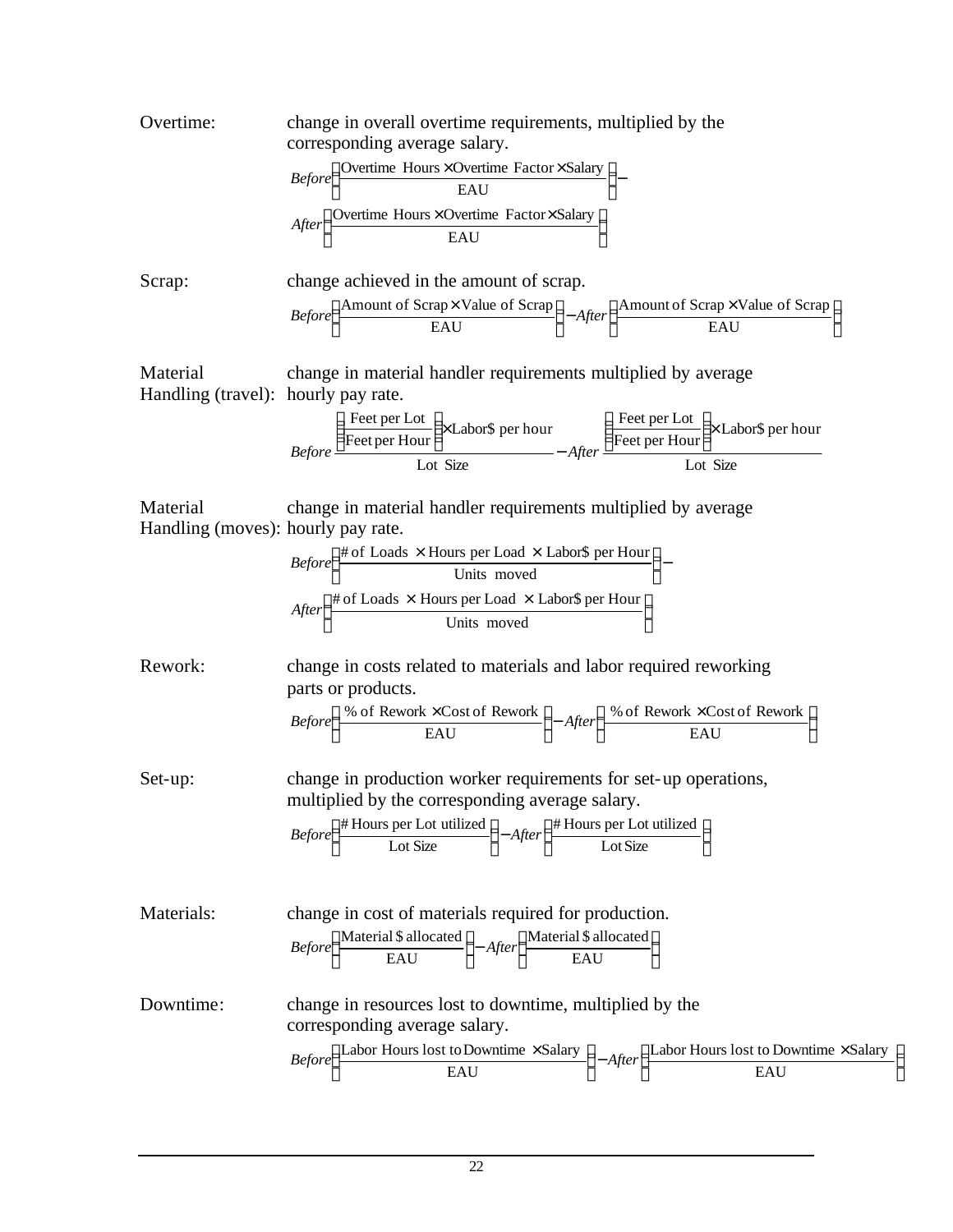Machine cost: annual machine cost including depreciation, maintenance and repair costs.

$$
Before \left(\frac{\$ \ allocated \ to \ machines}{EAU}\right) - After \left(\frac{\$ \ allocated \ to \ machines}{EAU}\right)
$$

Warranties: change in costs related to warranties submitted to customers.

| $Before$ – |     | $e\left(\frac{\text{Warranty \$ allocated}}{\text{exymum}}\right) - After\left(\frac{\text{Warranty \$ allocated}}{\text{exymum}}\right)$ |  |
|------------|-----|-------------------------------------------------------------------------------------------------------------------------------------------|--|
|            | EAU | EAU                                                                                                                                       |  |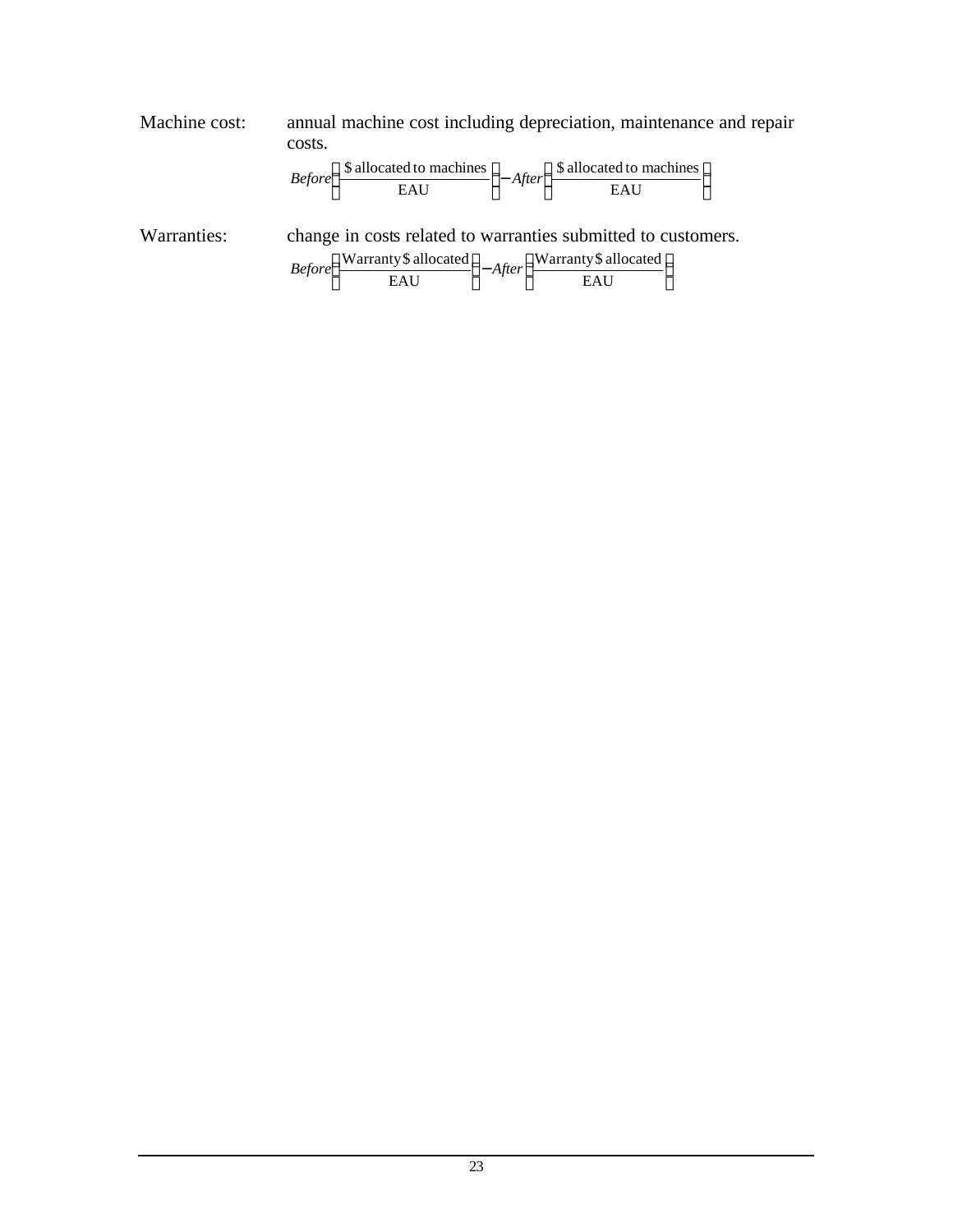# **Appendix 2: Input Data used for Project Metrics at Company XX**

|  | <b>Cost Data Input Worksheet Company XX</b> |  |  |
|--|---------------------------------------------|--|--|
|  |                                             |  |  |

|                                                     | <b>Before</b>      | After              |
|-----------------------------------------------------|--------------------|--------------------|
| EAU (Estimated Annual Usage) in units per year      | 15,000.00          | 20,000.00          |
| % Carrying Cost Inventory                           | 0.17               | 0.17               |
| <b>Annual Cost of Inventory Count</b>               | No change          | No change          |
| <b>Annual Worker's Compensation Payments</b>        | No change          | No change          |
| <b>Annual Order Fulfillment Costs</b>               | No change          | No change          |
| Value of Component at Scrap                         | Not tracked        | <b>Not tracked</b> |
| <b>Cost of Rework</b>                               | Not tracked        | Not tracked        |
| <b>Floor Area Cost</b>                              | 3.65               | 3.65               |
| <b>Annual Machine Cost in Cell</b>                  | <b>Not tracked</b> | <b>Not tracked</b> |
| <b>Supervisor Annual Salary and Benefits</b>        | 20,000.00          | 20,000.00          |
| <b>Scheduler Annual Salary and Benefits</b>         | 35,000.00          | 40,000.00          |
| <b>Parts Tracker Annual Salary and Benefits</b>     | 28,000.00          | 28,000.00          |
| <b>Expeditor Annual Salary and Benefits</b>         | Not present        | Not present        |
| <b>Engineer Annual Salary and Benefits</b>          | 40,000.00          | 45,000.00          |
| <b>Procurement Annual Salary and Benefits</b>       | 32,000.00          | 32,000.00          |
| <b>Improvement Tasks Annual Salary and Benefits</b> | 42,000.00          | 42,000.00          |
| <b>Production Worker Wage and Benefits per hour</b> | 14.72              | 14.72              |
| <b>Inspector Wage and Benefits per hour</b>         | No change          | No change          |
| Material Handler Wage and Benefits per hour         | 15.00              | 15.00              |
| Other Indirect Labor Wage and Benefits per hour     | <b>None</b>        | <b>None</b>        |
| Lot size                                            | 30.00              | 20.00              |
| <b>Percent Utilization</b>                          | <b>Not tracked</b> | 0.80               |
| <b>Average Product Selling Price</b>                | N/A                | <b>N/A</b>         |
| <b>Average Profit Value</b>                         | N/A                | N/A                |
| <b>Average Product Cost</b>                         | 550.00             | 550.00             |
| <b>Overtime Factor</b>                              | 1.50               | 1.50               |
| <b>Investment Needed</b>                            |                    | 180,000.00         |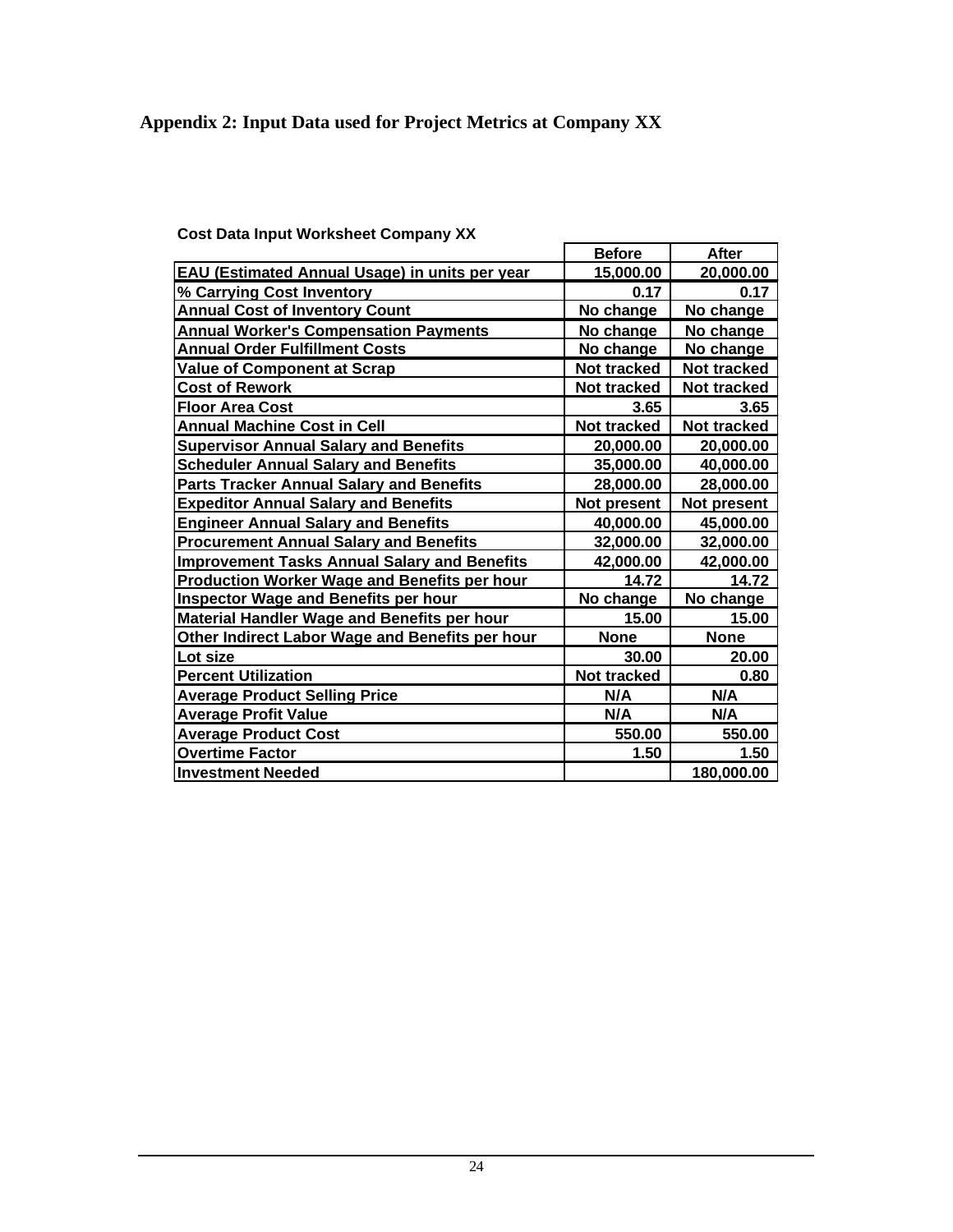#### **PROJECT AT COMPANY XX**

| <b>Project Metrics</b>           | <b>Before</b> | After | % Reduc |
|----------------------------------|---------------|-------|---------|
| Lead Time (weeks)                | 14            |       | 43      |
| Percent Value Added Act.         | $3 - 3.5$     | 10    |         |
| <b>Percent Office Operations</b> | 70            | 75    |         |
| Payback Time (months)            |               |       | 3.80    |

| <b>High Level Metrics</b>       |               |           |              |          | <b>Cost Savings</b>      |                          |                          |                                 |
|---------------------------------|---------------|-----------|--------------|----------|--------------------------|--------------------------|--------------------------|---------------------------------|
|                                 | <b>Before</b> | After     | <b>Units</b> | % Reduc. | (\$/piece)               | %                        | %(Cost Red/Product Cost) | <b>Comments</b>                 |
| Supervision                     | 5.0           | 2.0       | Superv.      | 60.0     | 3.40                     | 5.82                     |                          | 0.62 3 people no longer needed  |
| Scheduling                      | 1.0           | 0.5       | Schedulers   | 50.0     | 0.90                     | 1.54                     | 0.16                     | 1 person from 100% to 50%       |
| <b>Expeditors</b>               | Not Present   |           |              | None     |                          |                          |                          |                                 |
| Inspection                      | No Change     |           |              | None     | $\blacksquare$           | $\overline{\phantom{a}}$ | $\overline{\phantom{a}}$ |                                 |
| <b>Inventory Count</b>          | No Change     |           |              | None     | $\sim$                   | $\overline{\phantom{a}}$ | $\blacksquare$           |                                 |
| <b>Workers Comp./Safety</b>     | No Change     |           |              | None     | $\overline{\phantom{a}}$ | $\overline{\phantom{a}}$ | $\overline{\phantom{a}}$ |                                 |
| <b>Engineering Changes</b>      | 3.0           | 1.0       | Engineers    | 66.7     | 5.30                     | 9.07                     | 0.96                     |                                 |
| Parts' Tracking                 | 1.0           | 0.7       | %            | 30.0     | 0.80                     | 1.37                     | 0.15                     | person from 70% to 40%          |
| Procurement                     | 3.0           | 2.0       | Procur.      | 33.3     | 1.70                     | 2.91                     | 0.31                     |                                 |
| <b>Order Fulfillment</b>        | No Change     |           |              | None     |                          |                          |                          |                                 |
| <b>Improvement Tasks</b>        | 0.6           | 1.8       | People       | (200.0)  | (3.40)                   | (5.82)                   |                          | (0.62) 3 people from 20% to 60% |
| <b>Operating Metrics</b>        |               |           |              |          | <b>Cost Savings</b>      |                          |                          |                                 |
|                                 | <b>Before</b> | After     | <b>Units</b> | % Reduc. | (\$/piece)               | %                        | %(Cost Red/Product Cost) | <b>Comments</b>                 |
| <b>Inventory Raw Material</b>   | Not Available |           |              | None     |                          |                          |                          |                                 |
| Inventory WIP                   | 1,500,000.0   | 900,000.0 | \$           | 40.0     | 2.90                     | 4.96                     | 0.53                     |                                 |
| <b>Inventory Finished Goods</b> | Not Available |           |              | None     |                          |                          |                          |                                 |
| <b>Floor Space</b>              | 16,268.0      | 10,050.0  | sqft         | 38.2     | 0.90                     | 1.54                     | 0.16                     |                                 |
| <b>Direct Labor</b>             | 2.0           | 0.75      | hrs/unit     | 62.5     | 18.40                    | 31.49                    |                          |                                 |
| Overtime                        | 340.0         | 40.0      | hrs/week     | 88.2     | 19.70                    | 33.71                    | 3.58                     |                                 |
| Scrap                           | Not Measured  |           |              | None     |                          |                          |                          |                                 |
| Material Handling (travel)      | 680.0         | 125.0     | ft           | 81.6     | 0.04                     | 0.07                     | 0.01                     |                                 |
| Material Handling (moves)       | No Change     |           |              | None     |                          |                          |                          |                                 |
| Rework                          | No Change     |           |              | None     |                          |                          | $\overline{\phantom{a}}$ |                                 |
| Set-up                          | No Change     |           |              | None     |                          | $\overline{\phantom{a}}$ | $\blacksquare$           |                                 |
| <b>Materials</b>                | No Change     |           |              | None     |                          |                          |                          |                                 |
| <b>Downtime</b>                 | 60.0          | 8.0       | hrs/week     | 86.7     | 7.80                     | 13.35                    | 1.42                     |                                 |
| <b>Total Savings per Unit</b>   |               |           |              |          | 58.44                    | 100.00                   | 7.28                     |                                 |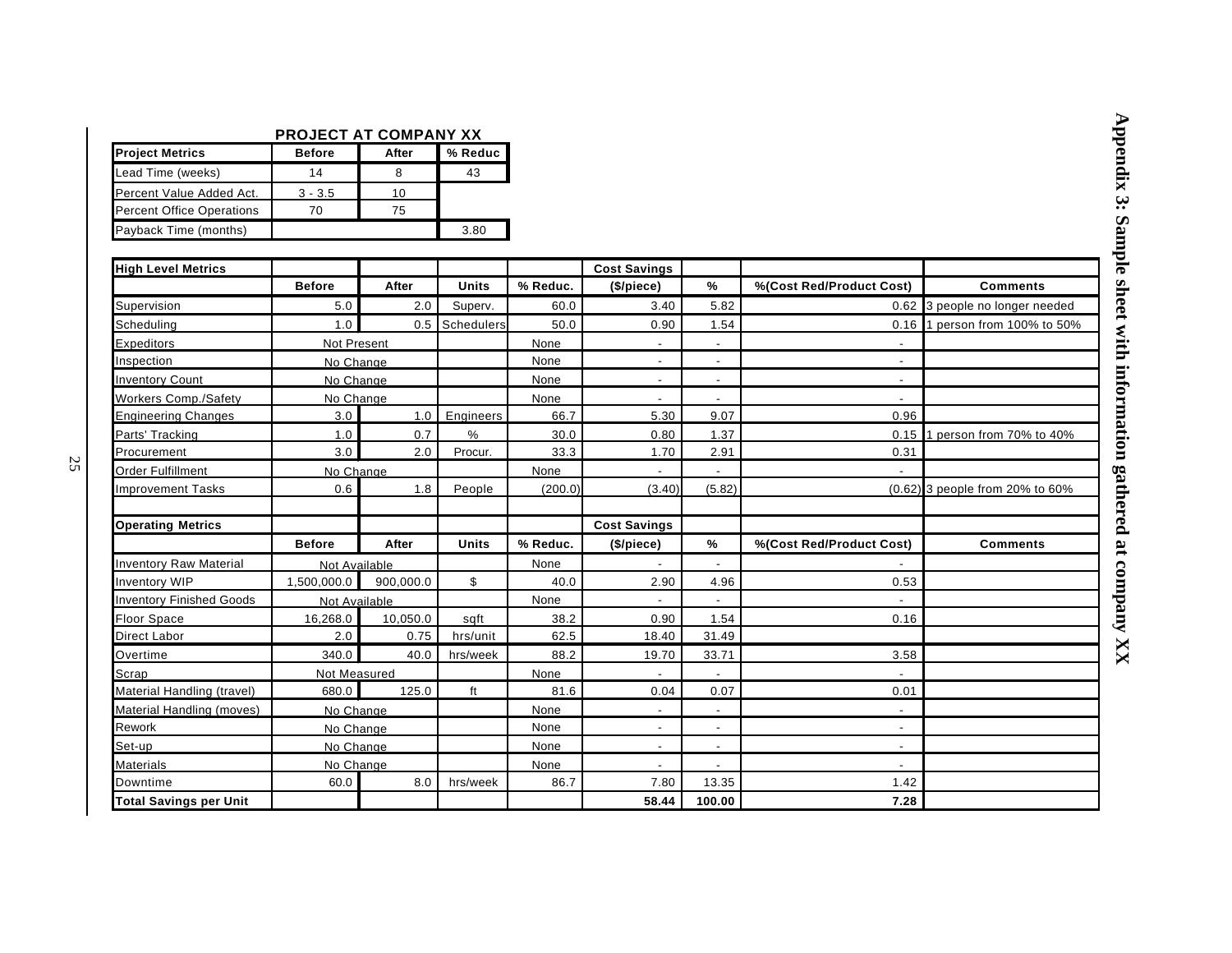|    | <b>Lead Time</b><br><b>Project Reduction Reduction</b> | Cost | Quality<br><b>Defects</b> | On-Time<br><b>Delivery</b> | Inventory<br><b>WIP</b> | <b>Floor Space</b><br><b>Reduction</b> | Material<br>Handling | <b>Supervision</b><br><b>Reduction</b> | Parts'<br>Tracking | <b>Scheduling</b><br><b>Reduction</b> | Overtime<br><b>Reduction</b> | <b>Downtime</b><br><b>Reduction</b> | <b>Expediting</b><br><b>Reduction</b> |
|----|--------------------------------------------------------|------|---------------------------|----------------------------|-------------------------|----------------------------------------|----------------------|----------------------------------------|--------------------|---------------------------------------|------------------------------|-------------------------------------|---------------------------------------|
|    |                                                        |      | <b>Reduction</b>          | <b>Increase</b>            | <b>Reduction</b>        |                                        | Reduction            |                                        | <b>Reduction</b>   |                                       |                              |                                     |                                       |
|    | 36.0                                                   | 36.0 | 55.2                      | $99 \rightarrow 100$       | N/A                     | N/A                                    | N/A                  | N/A                                    | N/A                | N/A                                   | N/A                          | N/A                                 | N/A                                   |
| 2  | 39.0                                                   | 2.0  | 70.0                      | No change                  | 22.0                    | No change                              | 75.0                 | No change                              | 50.0               | 15.0                                  | No change                    | No change                           | No change                             |
| 3  | 54.5                                                   | 18.0 | 0.0                       | $40 \rightarrow 97$        | 58.0                    | N/A                                    | N/A                  | N/A                                    | N/A                | N/A                                   | N/A                          | N/A                                 | N/A                                   |
| 4  | 57.1                                                   | 13.0 | 96.7                      | $20 \rightarrow 97$        | 26.0                    | N/A                                    | <b>N/A</b>           | N/A                                    | N/A                | N/A                                   | N/A                          | N/A                                 | N/A                                   |
| 5  | 60.0                                                   | 16.9 | No change                 | No change                  | No change               | 38.2                                   | 76.2                 | 50.0                                   | 42.9               | 50.0                                  | 88.2                         | 83.3                                | No change                             |
| 6  | 79.0                                                   | 49.0 | 50.0                      | No change                  | No change               | No change                              | No change            | No change                              | No change          | 33.3                                  | No change                    | No change                           | 75.0                                  |
|    | 80.0                                                   | 32.0 | 99.0                      | $40 \rightarrow 95$        | N/A                     | 20.0                                   | <b>N/A</b>           | N/A                                    | N/A                | N/A                                   | N/A                          | N/A                                 | N/A                                   |
| 8  | 85.6                                                   | 33.0 | 87.5                      | $40 \rightarrow 88$        | N/A                     | N/A                                    | N/A                  | N/A                                    | N/A                | N/A                                   | N/A                          | N/A                                 | N/A                                   |
| 9  | 86.7                                                   | 16.5 | 93.3                      | $74 \rightarrow 99$        | N/A                     | 50.0                                   | N/A                  | N/A                                    | N/A                | N/A                                   | N/A                          | N/A                                 | N/A                                   |
| 10 | 88.0                                                   | 13.1 | No change                 | No change                  | 67.1                    | 26.3                                   | 59.8                 | No change                              | No change          | 21.4                                  | No change                    | No change                           | No change                             |
| 11 | 92.9                                                   | 28.0 | 97.0                      | $40 \rightarrow 98$        | 87.0                    | N/A                                    | N/A                  | N/A                                    | N/A                | N/A                                   | N/A                          | N/A                                 | N/A                                   |
| 12 | 93.8                                                   | 40.0 | 83.3                      | $43 \rightarrow 99$        | N/A                     | 30.0                                   | N/A                  | N/A                                    | N/A                | N/A                                   | N/A                          | N/A                                 | N/A                                   |

| Table A: Empirical Data sorted by Lead Time Reduction (All entries are in %) |  |  |  |
|------------------------------------------------------------------------------|--|--|--|
| N/A: Not Available                                                           |  |  |  |

**Cost Lead Time Quality On-Time Inventory Floor Space Material Supervision Parts' Scheduling Overtime Downtime Expediting Project Reduction Reduction Defects Reduction**<br>70.0 **Delivery Increase WIP**  Reduction<br>22.0 **Reduction Handling Reduction**<br>75.0 **Reduction Tracking Reduction**<br>50.0 **Reduction Reduction Reduction Reduction 2** | 2.0 | 39.0 | 70.0 |No change | 22.0 |No change | 75.0 |No change | 50.0 | 15.0 |No change |No change |No change **4** | 13.0 | 57.1 | 96.7 | <sub>20→97</sub> | 26.0 | N/A | N/A | N/A | N/A | N/A | N/A | N/A | N/A | N/A **10** 13.1 88.0 No change No change 67.1 26.3 59.8 No change No change 21.4 No change No change No change **9** | 16.5 | 86.7 | 93.3 | <sub>74→99</sub> | №A | 50.0 | №A | №A | №A | №A | №A | №A | №A **5** | 16.9 | 60.0 |No change |No change |No change | 38.2 | 76.2 | 50.0 | 42.9 | 50.0 | 88.2 | 83.3 |No change **3** | 18.0 | 54.5 | 0.0 | <sub>40→97</sub> | 58.0 | N/A | N/A | N/A | N/A | N/A | N/A | N/A | N/A | N/A **11** | 28.0 | 92.9 | 97.0 | <sub>40→98</sub> | 87.0 | N/A | N/A | N/A | N/A | N/A | N/A | N/A | N/A | N/A **7** | 32.0 | 80.0 | 99.0 | <sub>40→95</sub> | N/A | 20.0 | N/A | N/A | N/A | N/A | N/A | N/A | N/A | N/A **8** | 33.0 | 85.6 | 87.5 | <sub>40→88</sub> | N/A | N/A | N/A | N/A | N/A | N/A | N/A | N/A | N/A | N/A **1** | 36.0 | 36.0 | 55.2 |<sub>99→100</sub> | N/A | N/A | N/A | N/A | N/A | N/A | N/A | N/A | N/A **12** | 40.0 | 93.8 | 83.3 | <sub>43→99</sub> | N/A | 30.0 | N/A | N/A | N/A | N/A | N/A | N/A | N/A | N/A **6** 49.0 79.0 50.0 No change No change No change No change No change No change 33.3 No change No change 75.0

Table B: Empirical Data sorted by Cost Reduction (All entries are in %) N/A: Not Available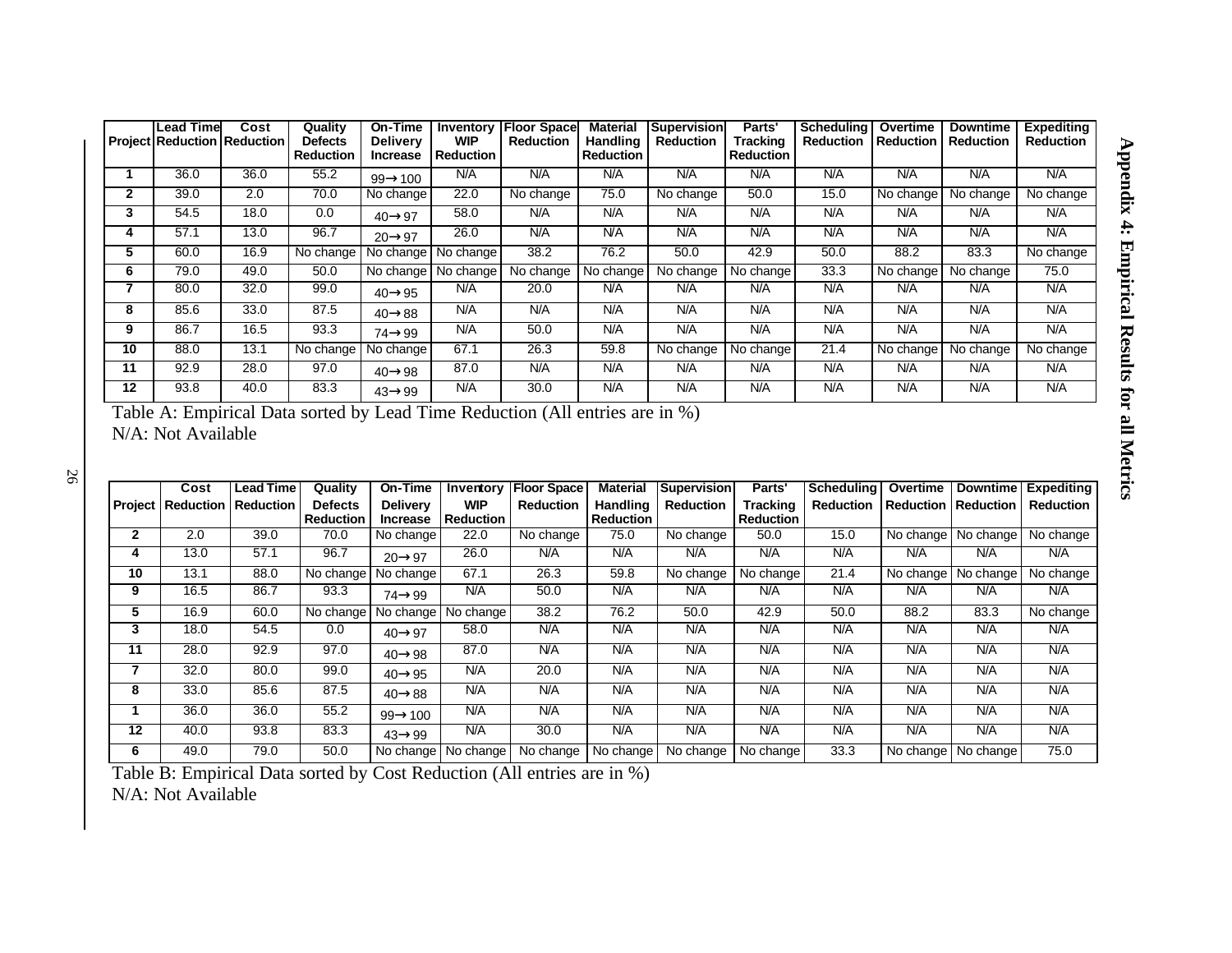#### **REFERENCES**

l

- <sup>1</sup> Stalk, G. Jr.. July-August 1988. Time-The Next Source of Competitive Advantage, *Harvard Business Review*, pp. 41-51.
- 2 Suri, Rajan. 1998. *Quick Response Manufacturing: A Companywide Approach to Reducing Lead Times*, Productivity Press, 1998, pp. 3-25.
- <sup>3</sup> Suri, Rajan. 1998. cited above.
- <sup>4</sup> Ericksen, P. 2000. "Time-Based Supply Management," in R. Suri (Ed.), *Proceedings of the Quick Response Manufacturing 2000 Conference* (Society of Manufacturing Engineers, Dearborn, MI).
- <sup>5</sup> Golden, P. 1999. "Quick Response Manufacturing Drives Supplier Development at John Deere," *IIE Solutions,* July.
- <sup>6</sup> Nelson, D. 2000. "Supporting Supplier Improvement Using Quick Response Manufacturing," in R. Suri (Ed.), *Proceedings of the Quick Response Manufacturing2000 Conference* (Society of Manufacturing Engineers, Dearborn, MI).
- <sup>7</sup> Bhaskar, Shyam. 2000. *A Two-Stage Cost Allocation Scheme to Support Quick Response Manufacturing*, PhD Thesis, University of Wisconsin-Madison.
- <sup>8</sup> Cooper, R., and Kaplan, R. S. 1988. "How Cost Accounting Distorts Product Costs," *Management Accounting*, (April), pp. 20-27.
- <sup>9</sup> Kaplan, R. S., and Johnson, H. T. 1987. *Relevance Lost. The Rise and Fall of Management Accounting*, Harvard Business School Press, Boston, Massachusetts.
- <sup>10</sup> Network Dynamics, Inc. 2000. MPX Rapid Modeling Software. Framingham, Mass. See www.networkdyn.com for more information.
- <sup>11</sup> Schluter, Chris. 1999. *Framework for Manufacturing Cycle Time Reduction Cost Accounting*, Technical Report, Manufacturing System Engineering Program, University of Wisconsin-Madison, pp. 6-17.
- <sup>12</sup> Armstrong, A.J. and K.J. Ku. 2000. "Process Mapping and Rapid Modeling Techniques as Supply Management Tools," in R. Suri (Ed.), *Proceedings of the Quick Response Manufacturing 2000 Conference* (Society of Manufacturing Engineers, Dearborn, MI).
- <sup>13</sup> Golden, P. 1999. Cited above.
- <sup>14</sup> Stalk, G. Jr. and Hout, T. M.1992. *Competing Against Time*, The Free Press. Related statistics can also be found in Blackburn, J. D. 1991.(ed.), *Time Based Competition: The Next Battle Ground in American Manufacturing,* Business One Irwin.